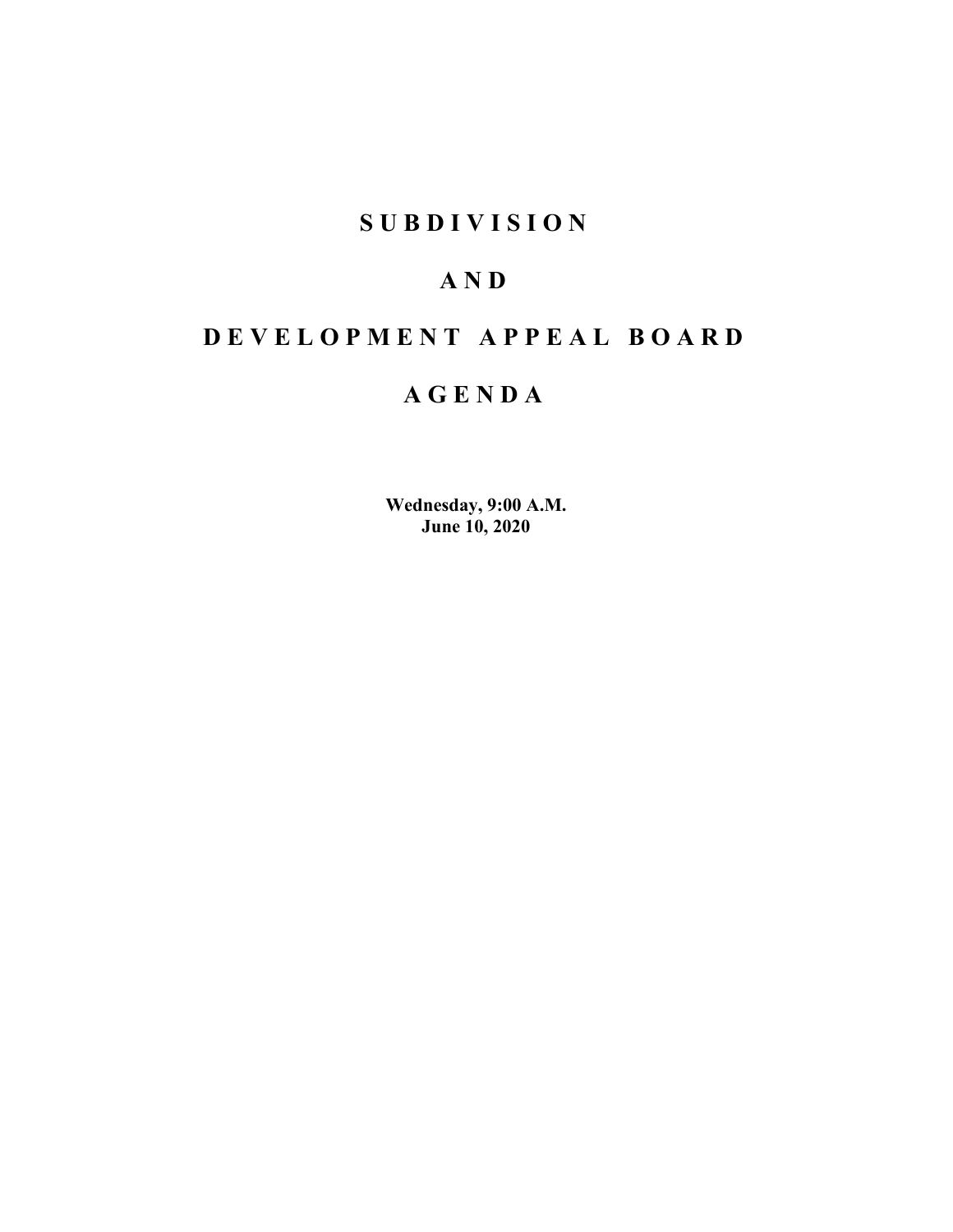## **SUBDIVISION AND DEVELOPMENT APPEAL BOARD**

| I            | 9:00 A.M.                  | SDAB-D-20-068                       |                                                                                                                                                                   |
|--------------|----------------------------|-------------------------------------|-------------------------------------------------------------------------------------------------------------------------------------------------------------------|
|              |                            |                                     | Change the Use from a Commercial School to a<br>Secondhand Store.                                                                                                 |
|              |                            | <b>Development Permit Cancelled</b> | 4504 - 118 Avenue NW<br>Project No.: 350873716-003                                                                                                                |
| $\mathbf{I}$ | 9:00 A.M.                  | SDAB-D-20-069                       |                                                                                                                                                                   |
|              |                            |                                     | Operate a Major Home Based Business (Nings<br>Airbnb - short term rental). Expires on April 20,<br>2025.                                                          |
|              |                            |                                     | 704 - 173 Street SW<br>Project No.: 354467860-001                                                                                                                 |
| Ш            | 9:00 A.M.                  | SDAB-D-20-070                       |                                                                                                                                                                   |
|              | Postponed to June 30, 2020 |                                     | Install a Minor Digital On-premises Off-<br>premises Freestanding Sign (4.9m x 6.1m, incl<br>digital panel 3m x 6.1m facing N) (PATTISON  <br>TOOR HOLDINGS INC). |
|              |                            |                                     | 9440 - 149 Street NW<br>Project No.: 357134408-001                                                                                                                |
|              |                            |                                     |                                                                                                                                                                   |
|              | <b>NOTE:</b>               |                                     | Unless otherwise stated, all references to "Section numbers" refer to<br>the authority under the Edmonton Zoning Bylaw 12800.                                     |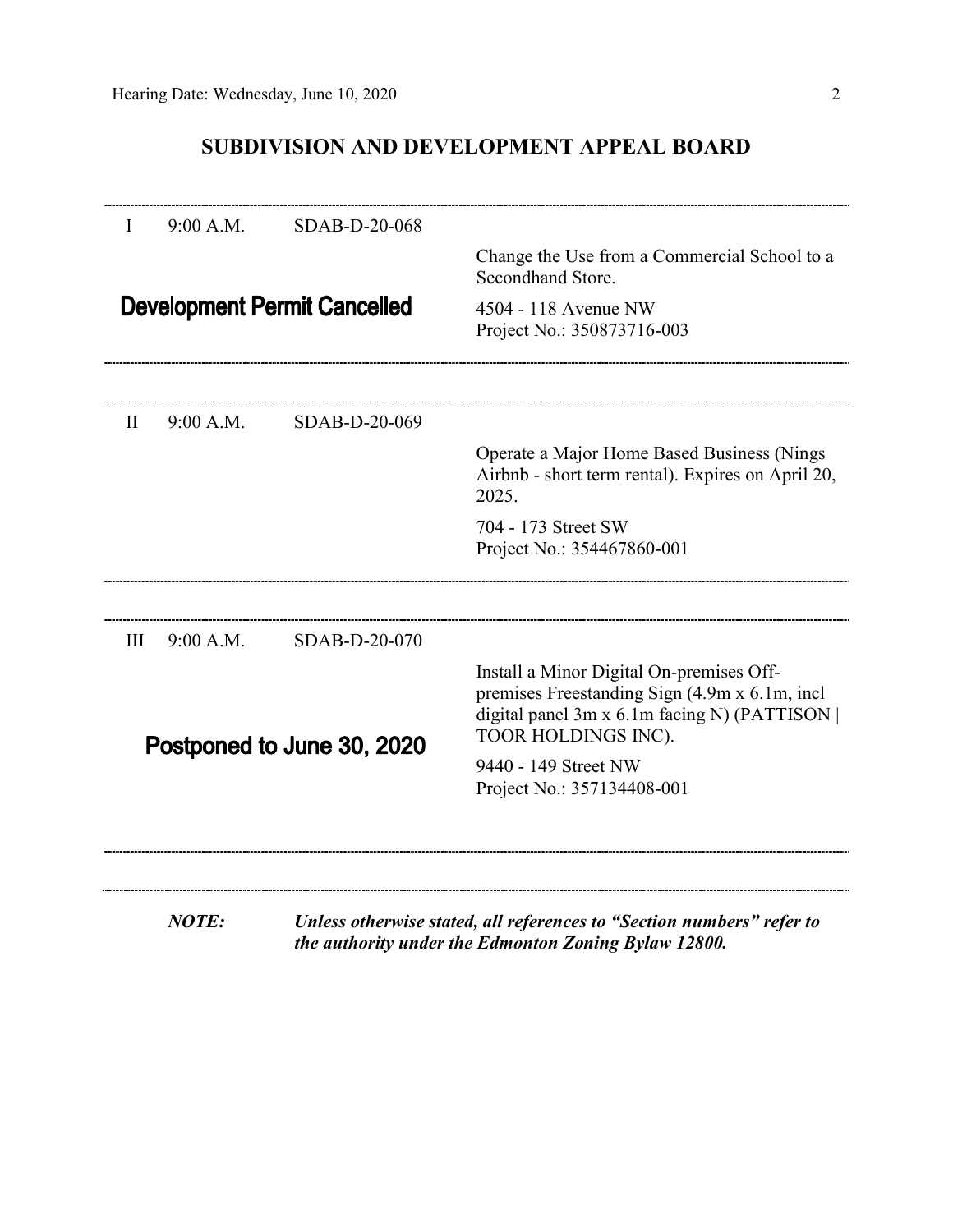| ITEM I |                                                                                                                                                    | <b>FILE: SDAB-D-20-068</b>                                           |
|--------|----------------------------------------------------------------------------------------------------------------------------------------------------|----------------------------------------------------------------------|
|        | AN APPEAL FROM THE DECISION OF THE DEVELOPMENT OFFICER                                                                                             |                                                                      |
|        | APPELLANT:                                                                                                                                         |                                                                      |
|        |                                                                                                                                                    |                                                                      |
|        |                                                                                                                                                    |                                                                      |
|        | 350873716-003<br>DECISION OF THE OTTER PETTITE Cancellange the Use from a Commercial<br>DEVELOP NEVELOP THE OTTER THE SCHOOL CANCEL CAN SECONDATE: |                                                                      |
|        |                                                                                                                                                    |                                                                      |
|        | DATE OF APPEAL:                                                                                                                                    | May 15, 2020                                                         |
|        | NOTIFICATION PERIOD:                                                                                                                               | April 28, 2020 through May 19, 2020                                  |
|        | <b>RESPONDENT:</b>                                                                                                                                 |                                                                      |
|        | <b>MUNICIPAL DESCRIPTION</b><br>OF SUBJECT PROPERTY:                                                                                               | 4504 - 118 Avenue NW                                                 |
|        | <b>LEGAL DESCRIPTION:</b>                                                                                                                          | Plan 8119AH Blk 4 Lot 9                                              |
|        | ZONE:                                                                                                                                              | (CB1) Low Intensity Business Zone                                    |
|        | OVERLAY(S):                                                                                                                                        | Main Streets Overlay<br>Major and Minor Secondhand Stores<br>Overlay |
|        | <b>STATUTORY PLAN:</b>                                                                                                                             | N/A                                                                  |
|        |                                                                                                                                                    |                                                                      |

*Grounds for Appeal*

The Appellant provided the following reasons for appealing the decision of the Development Authority:

The Beverly Business Association Board of Directors considered your decision to grant a development permit for a Secondhand Store/Pawn Store at  $4504 - 118$  Ave and request to appeal the decision.

Reasons for request to appeal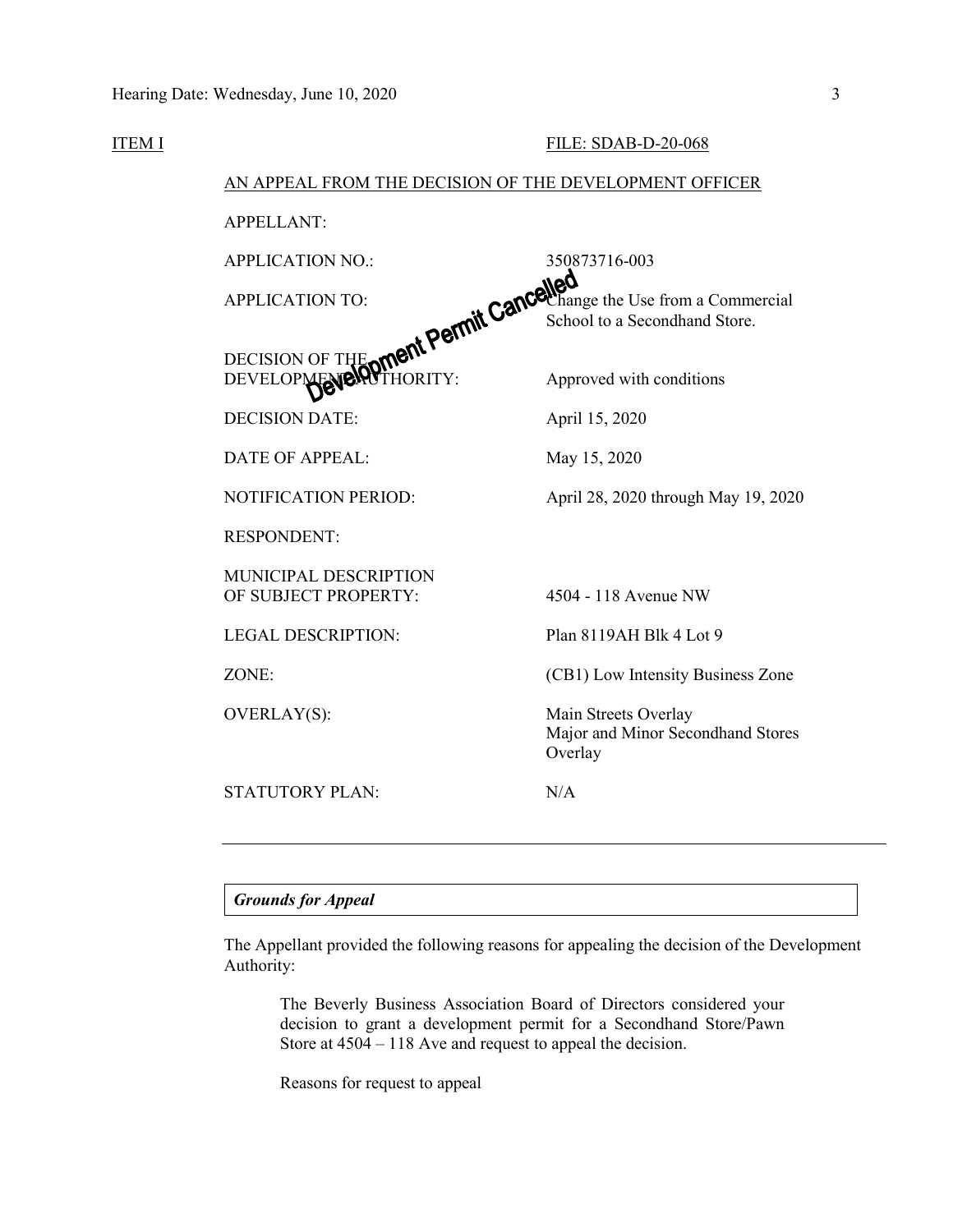Hearing Date: Wednesday, June 10, 2020 4

1. Reference: Abbottsfield/Rundle Heights Community Development Plan

The Abbottsfield / Rundle Community Development Plan, (edmonton.ca/abbottsfield) for our five communities was passed by City Council in 1996. The Plan as it relates to Land Use Development, provides many initiatives including discouraging of what the residents perceive as a proliferation of one type of business.

p.16: "Concern has been expressed by area residents regarding the number of business vacancies, the decreasing number of businesses serving the local neighborhood and the increasing trend toward vehicle sales, Pawnshops and Secondhand stores in the study area."

p.50 "Chapter 8: Land Use Development. Goal 1: To minimize land use conflicts. Objectives: 1. To encourage a high standard of development through enforcement of existing land use regulations and examination of new regulations such as Direct Control Zoning Initiatives. i) increase bylaw enforcement regarding compliance with land use regulations and maintenance and upkeep of both commercial and residential property ii) encourage a varied, vibrant and viable range of business activity on 118 Avenue, including commercial, residential and public uses iii) encourage a high standard of development by examining various methods of development control, including direct development control iv) discourage further proliferation of less desirable businesses such as Pawnshops and Secondhand stores, and used vehicle sales lots"

2. Reference: 2018 Beverly Revitalization plan

The recent 2018 Beverly Revitalization plan that, was coordinated by concerned residents of Beverly Beverly Business Association (BIA) was part of as steering committee member. Much hard work was put into this initiative to identify priorities from the 2018 community discussions. One of the top priorities was Beverly Business priorities on Main Street.

P.8 Business Priorities: i) Attract more businesses that community residents will frequent ii) Develop brown fields and/or vacant lots to improve look and walkability of 118 Avenue iii) Install benches on the avenue to encourage walking and shopping.

3. Reference: 2019/2020 Beverly Business Association rebranding/revitalization initiative

Beverly Business Association (BIA) commenced an extensive branding and revitalization project in 2019. The project was undertaken as part CARES grant program through the Government of Alberta. The service provider is Wild Heart Collective and Destroy the Box who are consulting to create and execute a vibrant marketing and brand implementation strategy to promote the businesses and neighbourhood of Beverly as a place to live and grow. This will include an accessible web and branding strategy, as well as an events marketing strategy.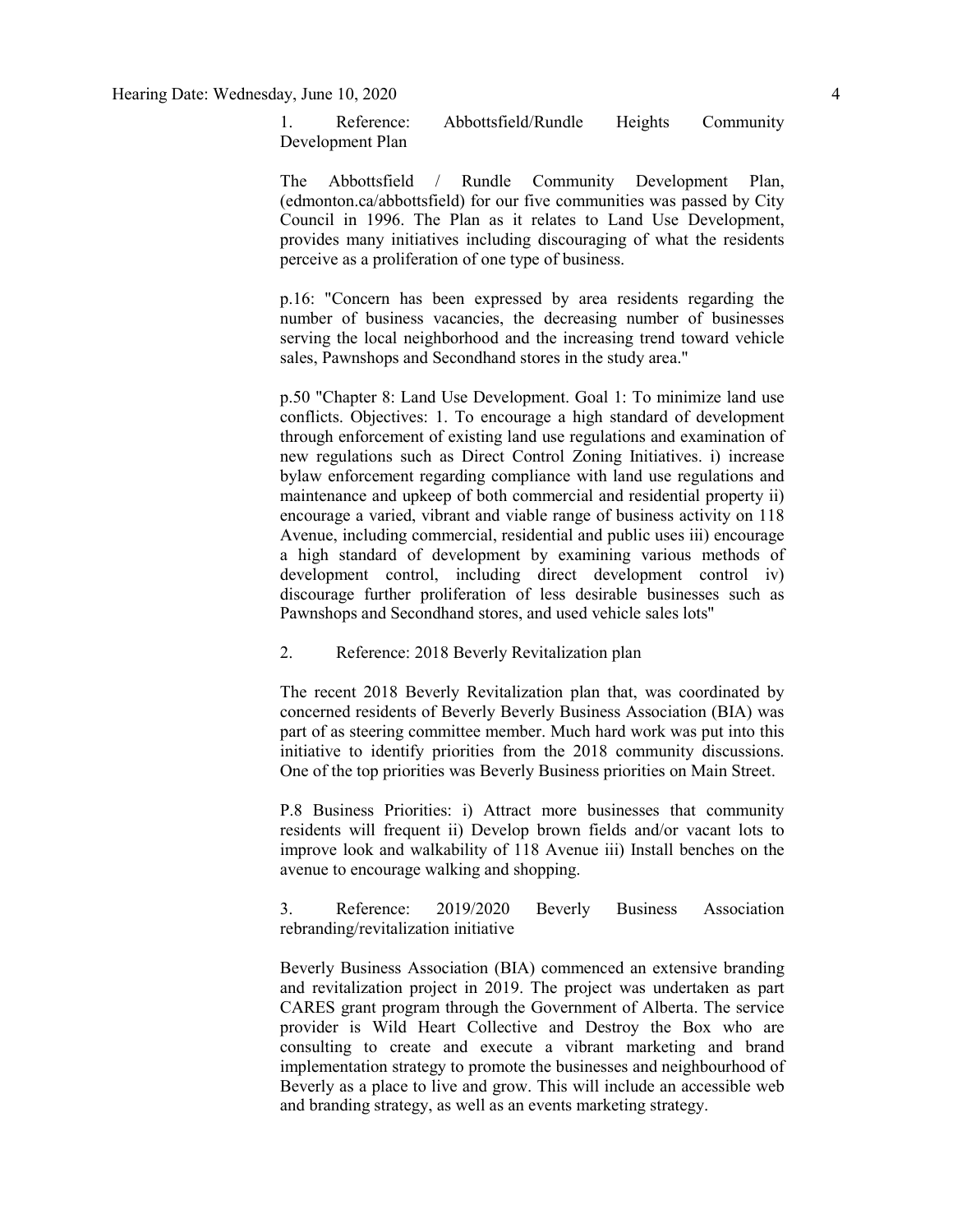At the conclusion of the BIA revitalization/rebranding initiative, the types of businesses we wish to attract are beauty  $\&$  fashion, family  $\&$ creativity, professional services, senior's health services, vibrant diverse restaurants, fitness & health, florists, coffee shops, groceries stores, IT service, dry cleaners, antique shops.

We adhere to the City of Edmonton Land Use bylaw, including any overlays. As well we adhere to the wishes of the community. They are our customers and if we want to encourage our residents to partner in our revitalization efforts, to shop local and support our business district, we must support their initiatives.

We do not have any issues with a minor secondhand store. We do however have a concern with what would be perceived as a proliferation of this business. Your development request is in a new development space which would add another pawn shop 'use' to our business district and that is exactly what the Community Development Plan identified as an issue, that is discouraging shopping local. On behalf of the Beverly Business Association (BIA) Board of Directors

#### *General Matters*

#### **Appeal Information:**

The *Municipal Government Act*, RSA 2000, c M-26 states the following:

#### **Grounds for Appeal**

**685(1)** If a development authority

- (a) fails or refuses to issue a development permit to a person,
- (b) issues a development permit subject to conditions, or
- (c) issues an order under section 645,

the person applying for the permit or affected by the order under section 645 may appeal to the subdivision and development appeal board.

**(2)** In addition to an applicant under subsection (1), any person affected by an order, decision or development permit made or issued by a development authority may appeal to the subdivision and development appeal board.

#### **Appeals**

**686(1)** A development appeal to a subdivision and development appeal board is commenced by filing a notice of the appeal, containing reasons, with the board,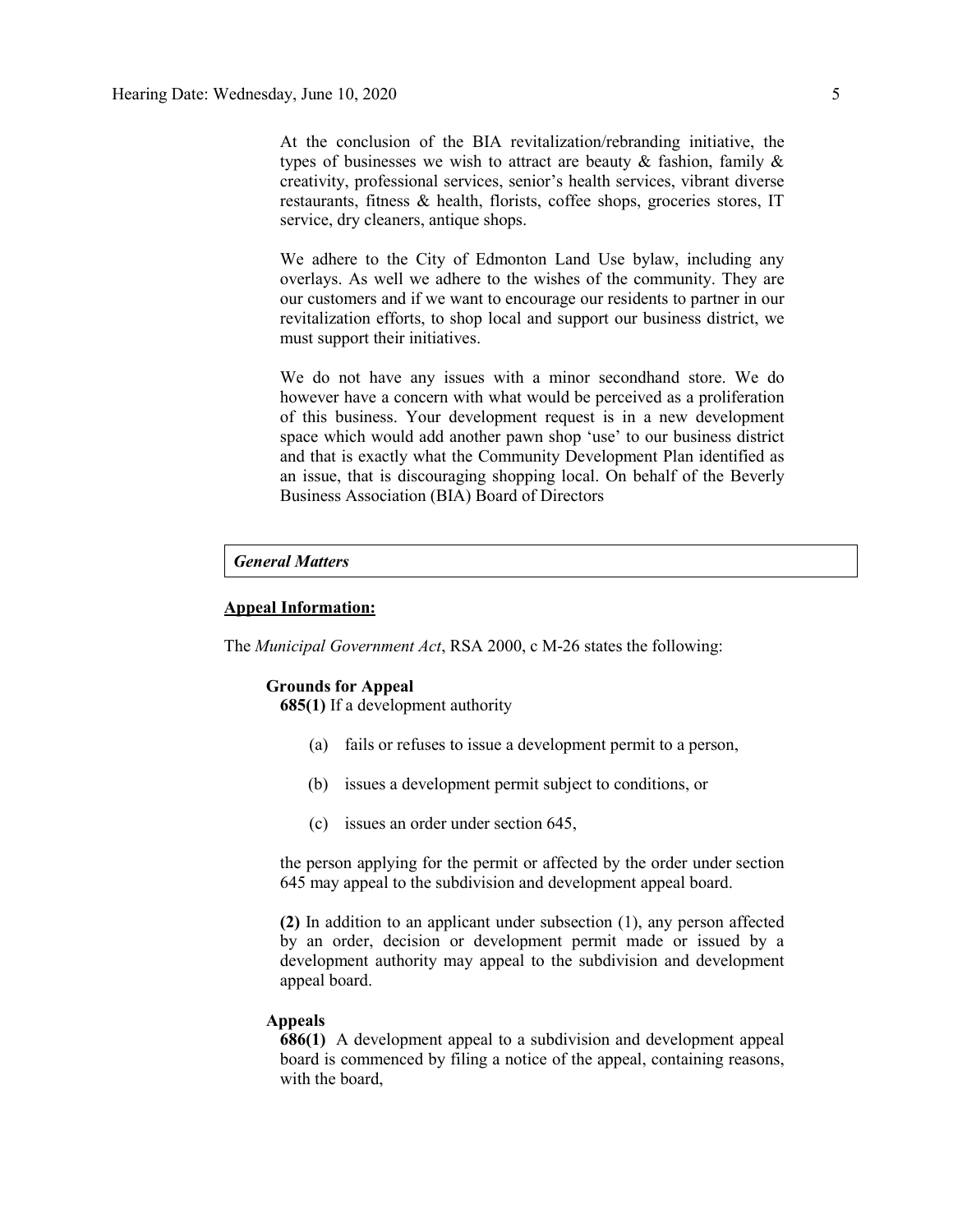- (a) in the case of an appeal made by a person referred to in section 685(1)
	- (i) with respect to an application for a development permit,
		- (A) within 21 days after the date on which the written decision is given under section 642, or
		- (B) if no decision is made with respect to the application within the 40-day period, or within any extension of that period under section 684, within 21 days after the date the period or extension expires,
		- or
	- (ii) with respect to an order under section 645, within 21 days after the date on which the order is made, or
- (b) in the case of an appeal made by a person referred to in section 685(2), within 21 days after the date on which the notice of the issuance of the permit was given in accordance with the land use bylaw.

#### **Hearing and Decision**

**687(3)** In determining an appeal, the subdivision and development appeal board

…

- (a.1) must comply with the land use policies;
- (a.2) subject to section 638, must comply with any applicable statutory plans;
- (a.3) subject to clause (d), must comply with any land use bylaw in effect;
- (a.4) must comply with the applicable requirements of the regulations under the *Gaming, Liquor and Cannabis Act* respecting the location of premises described in a cannabis licence and distances between those premises and other premises;
	- …
	- (c) may confirm, revoke or vary the order, decision or development permit or any condition attached to any of them or make or substitute an order, decision or permit of its own;
	- (d) may make an order or decision or issue or confirm the issue of a development permit even though the proposed development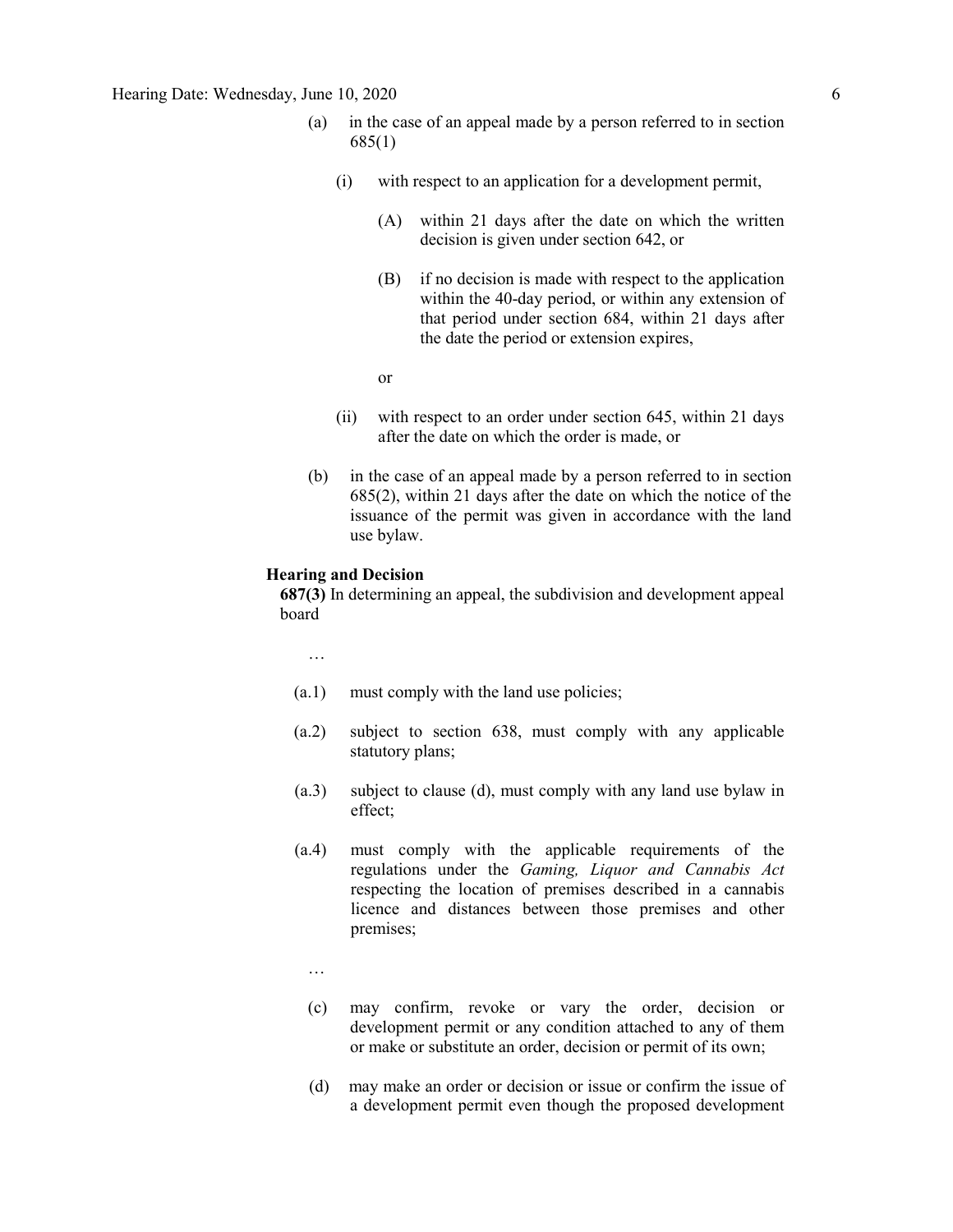does not comply with the land use bylaw if, in its opinion,

- (i) the proposed development would not
	- (A) unduly interfere with the amenities of the neighbourhood, or
	- (B) materially interfere with or affect the use, enjoyment or value of neighbouring parcels of land,

and

(ii) the proposed development conforms with the use prescribed for that land or building in the land use bylaw.

#### **General Provisions from the** *Edmonton Zoning Bylaw:*

Under section 330.3(34), **Secondhand Stores** is a **Discretionary Use** in the **(CB1) Low Intensity Business Zone**.

Under section 7.4(47), **Secondhand Stores** means:

development used for the retail or consignment sale of secondhand personal or household goods, including the minor repair of goods sold on-Site. Typical Uses include clothing, jewelry, book and antique stores. This Use does not include the sale of used vehicles, recreation craft or construction and industrial equipment, and does not include Flea Markets or Pawn Stores.

Section 330.1 states that the **General Purpose** of the **(CB1) Low Intensity Business Zone** is:

to provide for low intensity commercial, office and service uses located along arterial roadways that border residential areas. Development shall be sensitive and in scale with existing development along the commercial street and any surrounding residential neighbourhood.

Section 819.1 states that the **General Purpose** of the **Main Streets Overlay** is:

to encourage and strengthen the pedestrian-oriented character of Edmonton's main street commercial areas that are located in proximity to residential and transit-oriented areas, by providing visual interest, transparent storefront displays, and amenities for pedestrians.

Section 818.1 states that the **General Purpose** of the **Secondhand Stores and Pawn Stores Overlay** is:

to supplement the regulations of Commercial Zones regarding Secondhand Stores and Pawn Stores in order to require notification of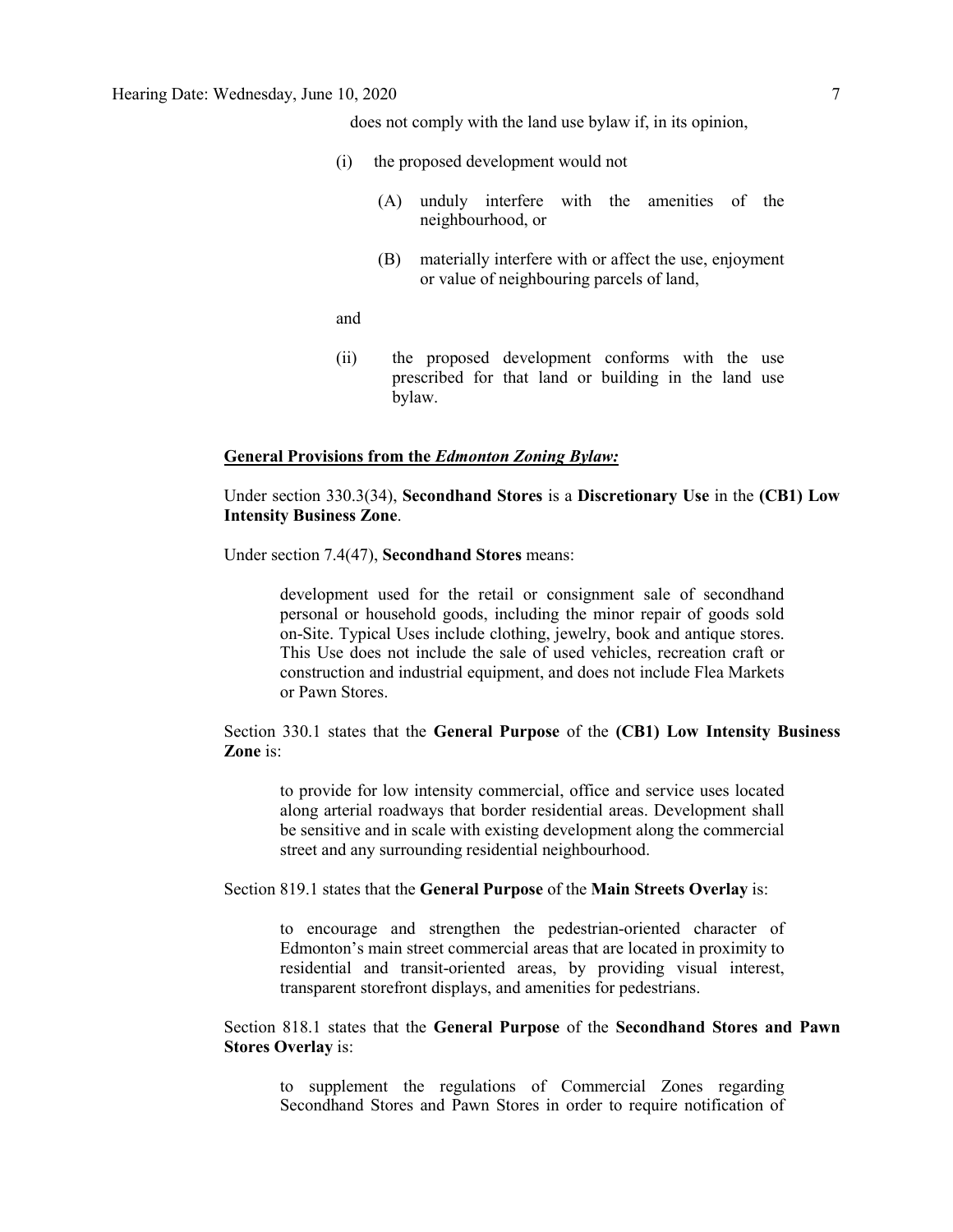surrounding property owners prior to the Development Officer's decision in Zones where either Secondhand Stores or Pawn Stores are listed as Discretionary Uses.

*Discretionary Use*

### **Development Officer's Determination**

**You are receiving this notice because a Discretionary Use Development Permit has been issued, pursuant to Section 12.4 and 20.3 of the Edmonton Zoning Bylaw.** [unedited]

#### *Community Consultation*

Section 818.3(1) states:

When the Development Officer receives a Development Permit application for Secondhand Stores or Pawn Stores and the Use is Discretionary in the underlying Zone:

- a. the Development Officer shall send notice to the municipal address and assessed owners of land wholly or partly located within a distance of 60.0 m of the Site of the proposed development, and the President of each affected Community League and each Business Improvement Area Association operating within the distance described above to solicit comments on the compatibility of the proposed Use with nearby Uses;
- b. the Development Officer shall not render a decision on the Development Permit application until 21 days after notice has been sent, unless the Development Officer receives feedback from all specified recipients; and
- c. the Development Officer shall consider any comments directly related to the compatibility of the proposed use with surrounding uses when determining whether to approve the Development Permit application in accordance with Section 11.3.

Notice to Applicant/Appellant

Provincial legislation requires that the Subdivision and Development Appeal Board issue its official decision in writing within fifteen days of the conclusion of the hearing.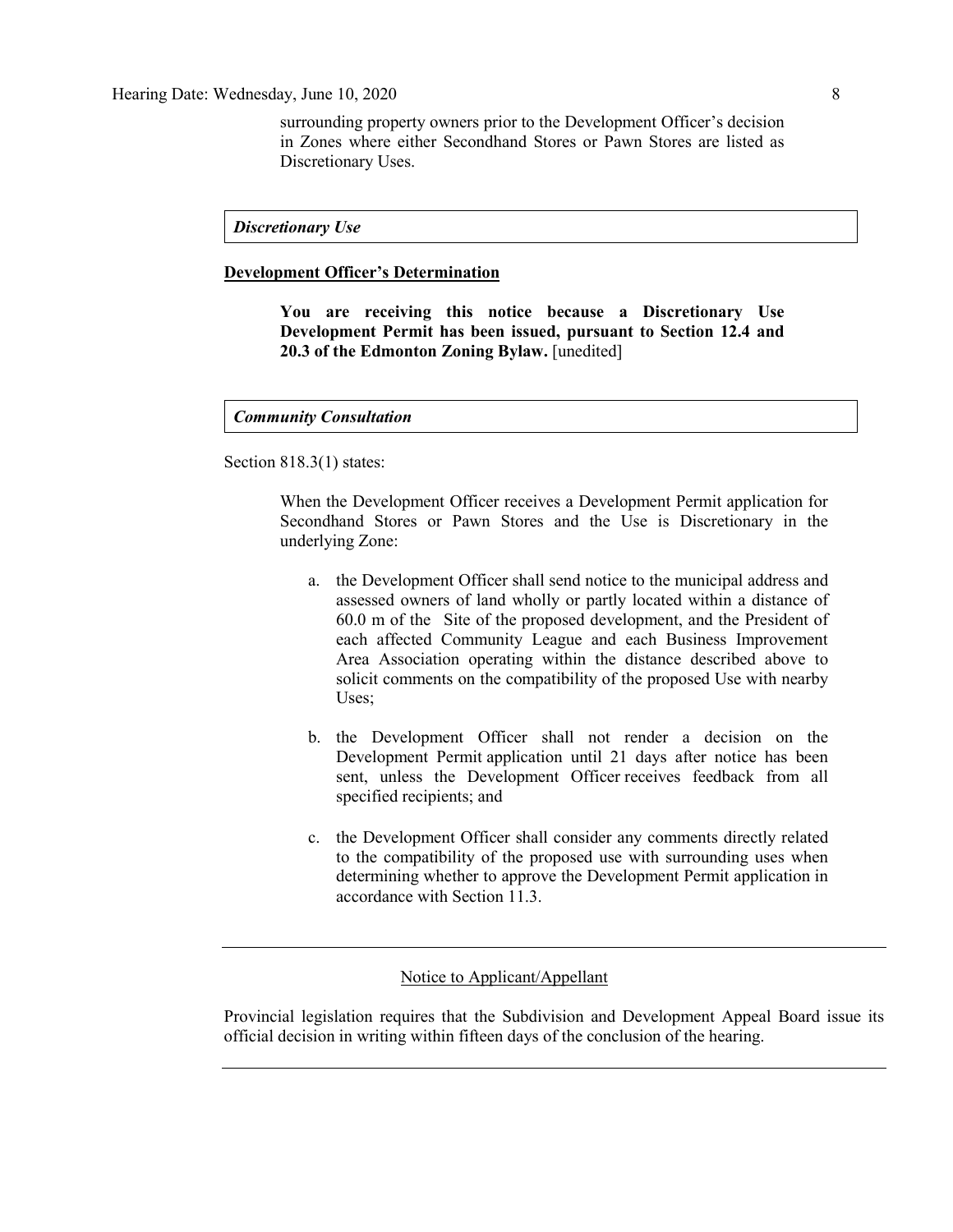| <b>Edmonton</b>                                                                               | Project Number: 350873716-003<br><b>Application Date:</b><br>FEB 10, 2020<br>Printed:<br>May 19, 2020 at 8:34 AM<br>Page:<br>1 of 2                                                                                                                                      |
|-----------------------------------------------------------------------------------------------|--------------------------------------------------------------------------------------------------------------------------------------------------------------------------------------------------------------------------------------------------------------------------|
|                                                                                               | <b>Major Development Permit</b>                                                                                                                                                                                                                                          |
| the limitations and conditions of this permit, of the Edmonton Zoning Bylaw 12800 as amended. | This document is a record of a Development Permit application, and a record of the decision for the undertaking described below, subject to                                                                                                                              |
| Applicant                                                                                     | Property Address(es) and Legal Description(s)<br>4504 - 118 AVENUE NW                                                                                                                                                                                                    |
|                                                                                               | Plan 8119AH Blk 4 Lot 9                                                                                                                                                                                                                                                  |
|                                                                                               | <b>Specific Address(es)</b>                                                                                                                                                                                                                                              |
|                                                                                               | Suite:<br>A, 4504 - 118 AVENUE NW                                                                                                                                                                                                                                        |
|                                                                                               | Entryway: 4504 - 118 AVENUE NW                                                                                                                                                                                                                                           |
|                                                                                               | Building: 4504 - 118 AVENUE NW                                                                                                                                                                                                                                           |
| <b>Scope of Permit</b>                                                                        |                                                                                                                                                                                                                                                                          |
| To change the Use from a Commercial School to a Secondhand Store.                             |                                                                                                                                                                                                                                                                          |
| <b>Permit Details</b>                                                                         |                                                                                                                                                                                                                                                                          |
|                                                                                               |                                                                                                                                                                                                                                                                          |
| Class of Permit: Class B                                                                      | <b>Contact Person:</b>                                                                                                                                                                                                                                                   |
| Gross Floor Area (sq.m.):                                                                     | Lot Grading Needed?: N                                                                                                                                                                                                                                                   |
| New Sewer Service Required: N                                                                 | NumberOfMainFloorDwellings:                                                                                                                                                                                                                                              |
| Site Area (sq. m.): 292.27                                                                    | Stat. Plan Overlay/Annex Area: Secondhand Stores And                                                                                                                                                                                                                     |
|                                                                                               | Pawn Stores Overlay                                                                                                                                                                                                                                                      |
| <b>Development Permit Decision</b>                                                            |                                                                                                                                                                                                                                                                          |
| Approved                                                                                      |                                                                                                                                                                                                                                                                          |
| Issue Date: Apr 15, 2020 Development Authority: LAMONT, KAILEY                                |                                                                                                                                                                                                                                                                          |
| <b>Subject to the Following Conditions</b>                                                    |                                                                                                                                                                                                                                                                          |
| Zoning Conditions:<br>accordance with the stamped and approved drawings.                      | 1. This Development Permit authorizes the development of a Secondhand Store. The development shall be constructed in                                                                                                                                                     |
| been fulfilled. (Reference subsection $17.1(1)(a)$ )                                          | 2. The Development Permit shall not be valid unless and until any conditions of approval, except those of a continuing nature, have                                                                                                                                      |
| (Reference subsection $17.1(1)(b)$ )                                                          | 3. The Development Permit shall not be valid unless and until the time for filing a notice of appeal to the Subdivision and<br>Development Appeal Board as specified in subsection 21(1) of the Zoning Bylaw and the Municipal Government Act has passed.                |
| subsection $330.4(5)$ )                                                                       | 4. No parking, loading, storage, trash collection, outdoor service or display area shall be permitted within a Setback. (Reference                                                                                                                                       |
| 55.5 of the Zoning Bylaw. (Reference subsection 330.4(5))                                     | 5. Vehicular parking, loading, storage and trash collection areas shall be located to the rear or sides of the principal building and<br>shall be screened from view from any adjacent Sites, public roadways or a LRT line in accordance with the provisions of Section |
| obstruction. (Reference subsection 819.4(10))                                                 | 6. A maximum of 10% of the first Storey glazing may be covered by Signs. The remainder of the glazing shall remain free from                                                                                                                                             |
|                                                                                               | 7. Any outdoor lighting for any development shall be located and arranged so that no direct rays of light are directed at any<br>adjoining properties, or interfere with the effectiveness of any traffic control devices. (Reference section 51)                        |
|                                                                                               |                                                                                                                                                                                                                                                                          |
|                                                                                               |                                                                                                                                                                                                                                                                          |
|                                                                                               |                                                                                                                                                                                                                                                                          |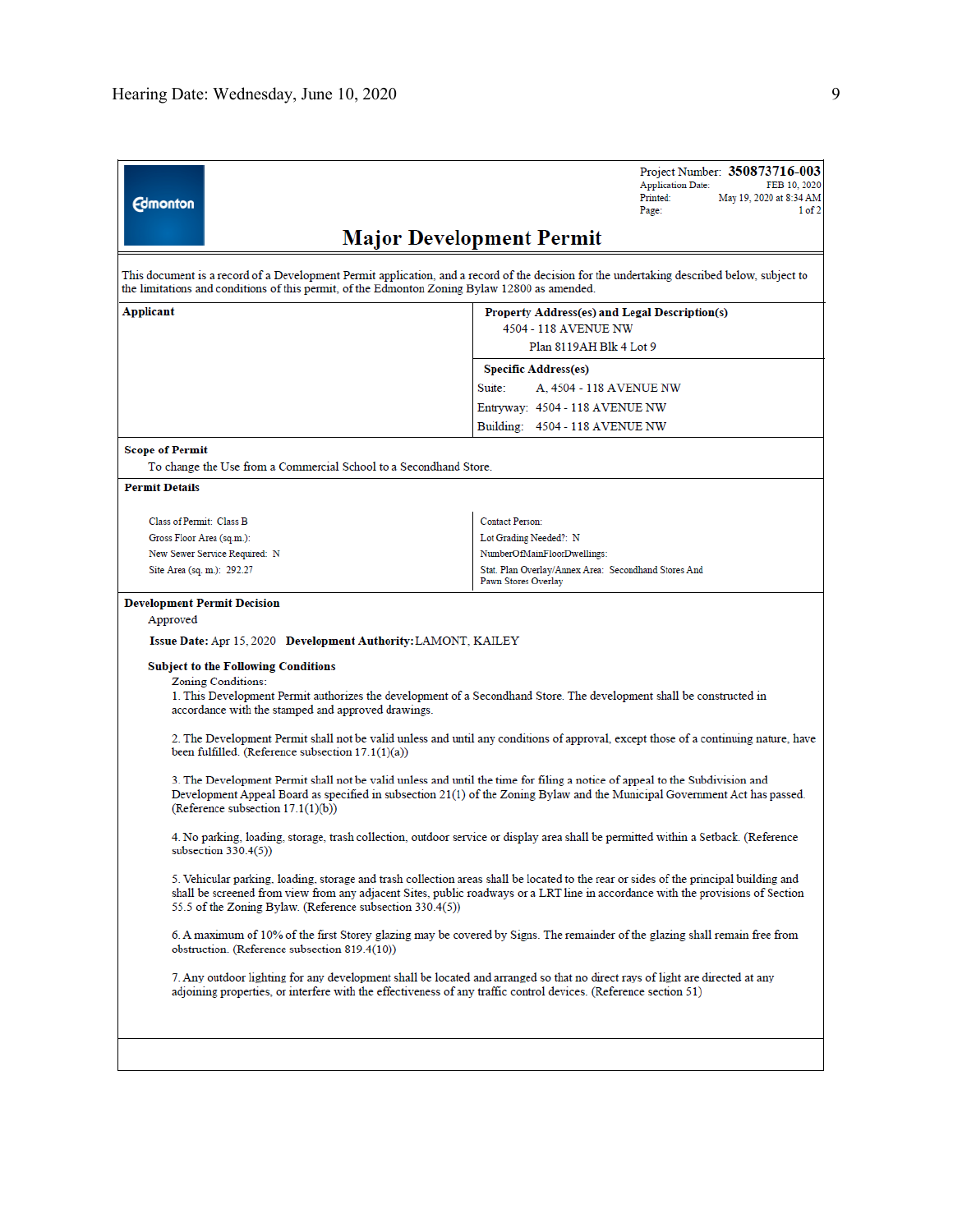| <b>Edmonton</b>           |                                                                                                                           |                    |                                                                                                        |          | Project Number: 350873716-003<br><b>Application Date:</b><br>FEB 10, 2020<br>Printed:<br>May 19, 2020 at 8:34 AM<br>$2$ of $2$<br>Page:                                                                                                                                                                                                                                                                   |  |  |  |
|---------------------------|---------------------------------------------------------------------------------------------------------------------------|--------------------|--------------------------------------------------------------------------------------------------------|----------|-----------------------------------------------------------------------------------------------------------------------------------------------------------------------------------------------------------------------------------------------------------------------------------------------------------------------------------------------------------------------------------------------------------|--|--|--|
|                           |                                                                                                                           |                    | <b>Major Development Permit</b>                                                                        |          |                                                                                                                                                                                                                                                                                                                                                                                                           |  |  |  |
|                           | <b>Subject to the Following Advisements</b><br>Zoning Advisements:<br>information.                                        |                    |                                                                                                        |          | 1. A Building Permit is required for any construction or change in use of a building. For a building permit, and prior to the Plans<br>Examination review, you require construction drawings and the payment of fees. Please contact the 311 Call Centre for further                                                                                                                                      |  |  |  |
|                           | 2. Signs require separate Development Permit applications. Signs shall comply with the regulations found in Schedule 59F. |                    |                                                                                                        |          |                                                                                                                                                                                                                                                                                                                                                                                                           |  |  |  |
|                           |                                                                                                                           |                    |                                                                                                        |          | 3. This Development Permit is not a Business Licence. A separate application must be made for a Business Licence.                                                                                                                                                                                                                                                                                         |  |  |  |
| Site.                     |                                                                                                                           |                    |                                                                                                        |          | 4. An approved Development Permit means that the proposed development has been reviewed against the provisions of this Bylaw.<br>It does not remove obligations to conform with other legislation, bylaws or land title instruments including, but not limited to, the<br>Municipal Government Act, the Safety Codes Act or any caveats, restrictive covenants or easements that might be attached to the |  |  |  |
|                           |                                                                                                                           |                    | development incentive@edmonton.ca to find out more about the property's eligibility for grant funding. |          | 5. This property is part of an area that has been targeted for grant funding under the City's Facade Improvement and Development<br>Incentive Programs. Please call the program manager at 780-496-6196 or e-mail facade improvement@edmonton.ca or                                                                                                                                                       |  |  |  |
| <b>Variances</b>          |                                                                                                                           |                    |                                                                                                        |          |                                                                                                                                                                                                                                                                                                                                                                                                           |  |  |  |
|                           | of the Edmonton Zoning Bylaw.                                                                                             |                    |                                                                                                        |          | You are receiving this notice because a Discretionary Use Development Permit has been issued, pursuant to Section 12.4 and 20.3                                                                                                                                                                                                                                                                           |  |  |  |
| <b>Rights of Appeal</b>   | Amendment Act.<br><b>Notice Period Begins: Apr 28, 2020</b>                                                               |                    | <b>Ends:</b> May 19, 2020                                                                              |          | This approval is subject to the right of appeal as outlined in Chapter 24, Section 683 through 689 of the Municipal Government                                                                                                                                                                                                                                                                            |  |  |  |
| Fees                      |                                                                                                                           |                    |                                                                                                        |          |                                                                                                                                                                                                                                                                                                                                                                                                           |  |  |  |
|                           |                                                                                                                           |                    |                                                                                                        |          |                                                                                                                                                                                                                                                                                                                                                                                                           |  |  |  |
|                           |                                                                                                                           | <b>Fee Amount</b>  | <b>Amount Paid</b>                                                                                     | Receipt# | <b>Date Paid</b>                                                                                                                                                                                                                                                                                                                                                                                          |  |  |  |
| Total GST Amount:         | Major Dev. Application Fee                                                                                                | \$528.00<br>\$0.00 | \$528.00                                                                                               | 06422535 | Feb 10, 2020                                                                                                                                                                                                                                                                                                                                                                                              |  |  |  |
| <b>Totals for Permit:</b> |                                                                                                                           | \$528.00           | \$528.00                                                                                               |          |                                                                                                                                                                                                                                                                                                                                                                                                           |  |  |  |
|                           |                                                                                                                           |                    |                                                                                                        |          |                                                                                                                                                                                                                                                                                                                                                                                                           |  |  |  |
|                           |                                                                                                                           |                    |                                                                                                        |          |                                                                                                                                                                                                                                                                                                                                                                                                           |  |  |  |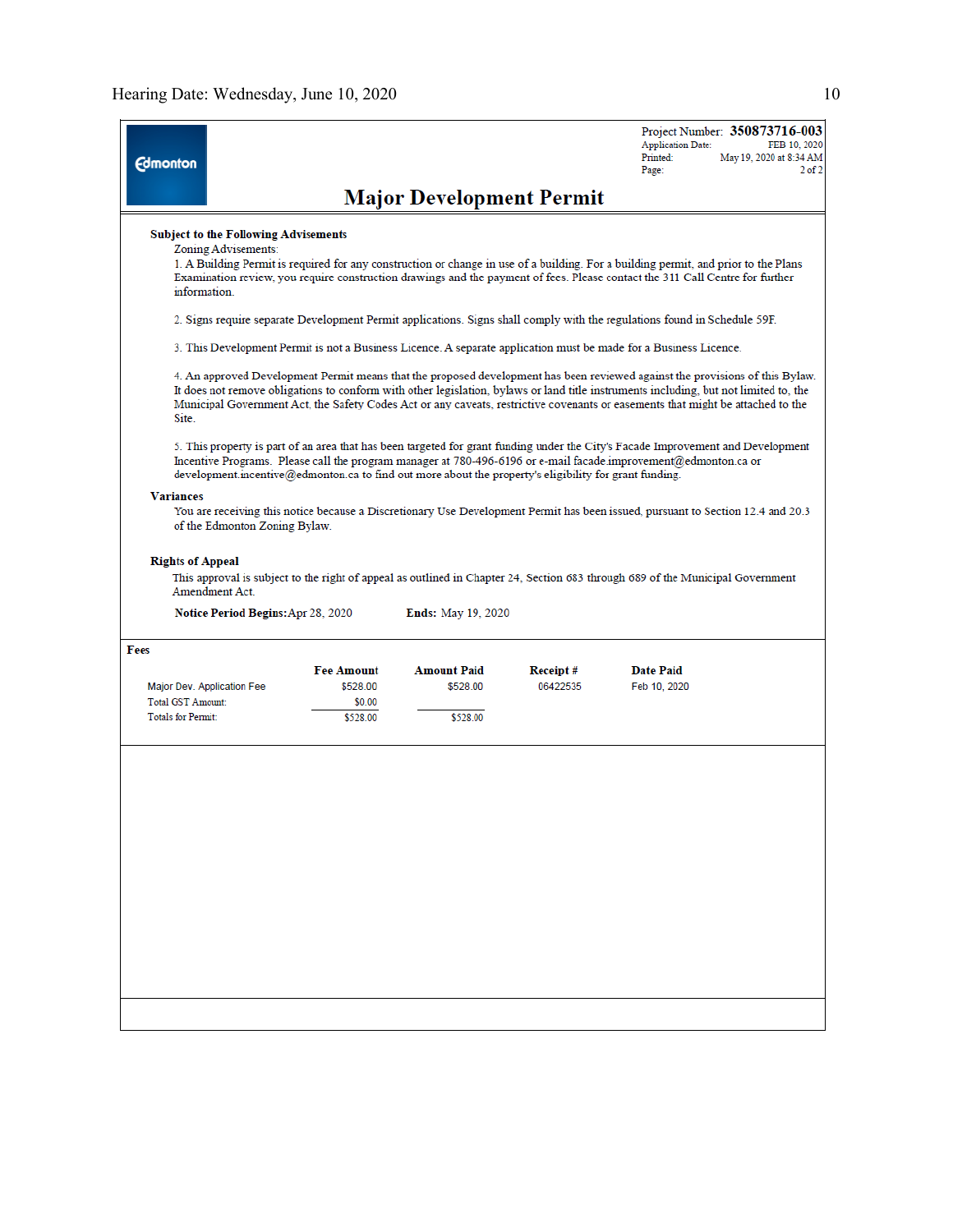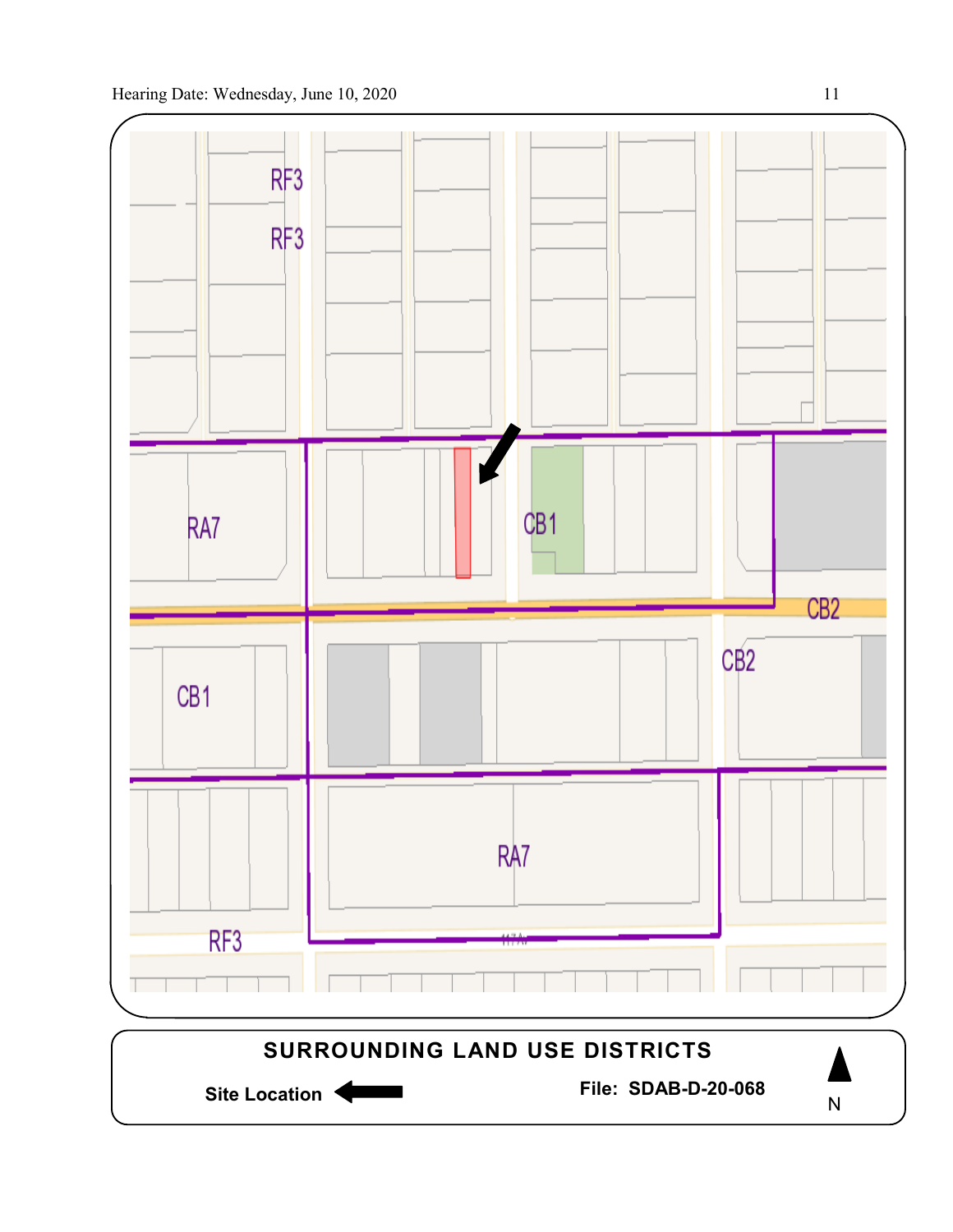**ITEM II** 

|                                                        | FILE: SDAB-D-20-069                                                                                      |
|--------------------------------------------------------|----------------------------------------------------------------------------------------------------------|
| AN APPEAL FROM THE DECISION OF THE DEVELOPMENT OFFICER |                                                                                                          |
| <b>APPELLANT:</b>                                      |                                                                                                          |
| <b>APPLICATION NO.:</b>                                | 354467860-001                                                                                            |
| <b>APPLICATION TO:</b>                                 | Operate a Major Home Based Business<br>(Nings Airbnb - short term rental). Expires<br>on April 20, 2025. |
| <b>DECISION OF THE</b><br>DEVELOPMENT AUTHORITY:       | Approved with conditions                                                                                 |
| <b>DECISION DATE:</b>                                  | April 20, 2020                                                                                           |
| DATE OF APPEAL:                                        | May 15, 2020                                                                                             |
| <b>NOTIFICATION PERIOD:</b>                            | April 28, 2020 through May 19, 2020                                                                      |
| <b>RESPONDENT:</b>                                     |                                                                                                          |
| MUNICIPAL DESCRIPTION<br>OF SUBJECT PROPERTY:          | 704 - 173 Street SW                                                                                      |
| <b>LEGAL DESCRIPTION:</b>                              | Plan 0740386 Blk 2 Lot 69                                                                                |
| ZONE:                                                  | (RSL) Residential Small Lot Zone                                                                         |
| <b>OVERLAY:</b>                                        | N/A                                                                                                      |
| STATUTORY PLAN(S):                                     | Windermere Area Structure Plan<br>Windermere Neighbourhood Structure<br>Plan                             |
|                                                        |                                                                                                          |

#### *Grounds for Appeal*

The Appellant provided the following reasons for appealing the decision of the Development Authority:

I just recently purchased a single family home in the Langdale community and was hoping for it to remain a quite neighborhood which it appeared to be at the time of purchasing. At the time of purchasing the home I was unaware of any air bnb in the immediate area. Now is the application for the 3rd air bnb in a small dense cluster with the newest sharing a backyard fence with our property located at 709 173b street sw, Edmonton, Alberta.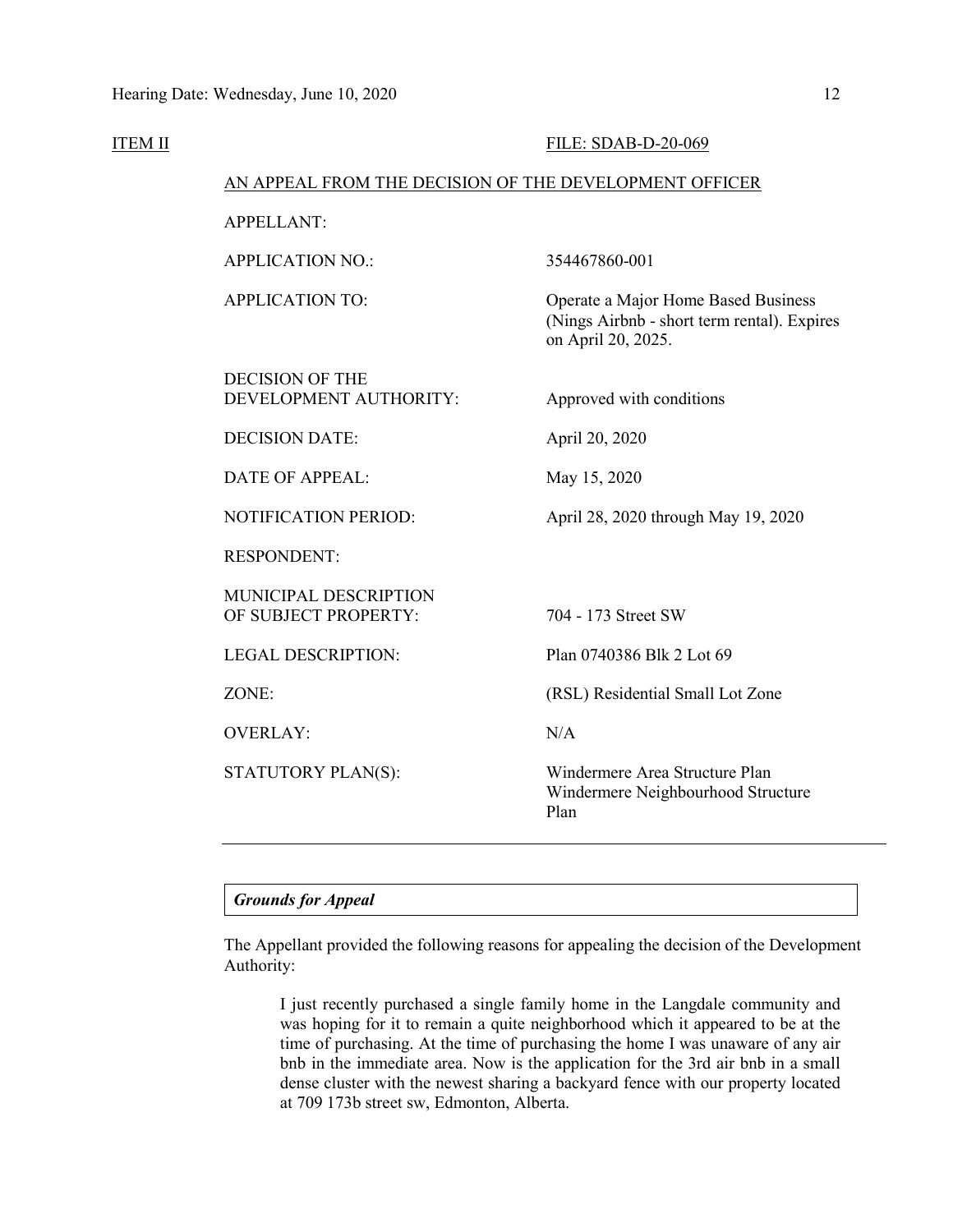After looking online there are currently two air bnb properties in the immediate are (one across the street from this property) another on the other side of the road. The property across from this property is listed for 12 people which brings a large number of vehicles and activity to an otherwise quiet single-family neighborhood. The further development of air bnb properties in this area will encourage large groups to rent multiple properties in the same area and increase the risk of noise disturbance, parties and excessive vehicles in the area. Along with this it will increase the number of potential applications for this use of the property and result in a rental cluster. There are many properties available around the city for rentals and I do not think this area should be transformed into a rental property community with all of the single-family homes in this quiet neighborhood.

#### *General Matters*

#### **Appeal Information:**

The *Municipal Government Act*, RSA 2000, c M-26 states the following:

#### **Grounds for Appeal**

**685(1)** If a development authority

- (a) fails or refuses to issue a development permit to a person,
- (b) issues a development permit subject to conditions, or
- (c) issues an order under section 645,

the person applying for the permit or affected by the order under section 645 may appeal to the subdivision and development appeal board.

**(2)** In addition to an applicant under subsection (1), any person affected by an order, decision or development permit made or issued by a development authority may appeal to the subdivision and development appeal board.

#### **Appeals**

**686(1)** A development appeal to a subdivision and development appeal board is commenced by filing a notice of the appeal, containing reasons, with the board,

- (a) in the case of an appeal made by a person referred to in section 685(1)
	- (i) with respect to an application for a development permit,
		- (A) within 21 days after the date on which the written decision is given under section 642, or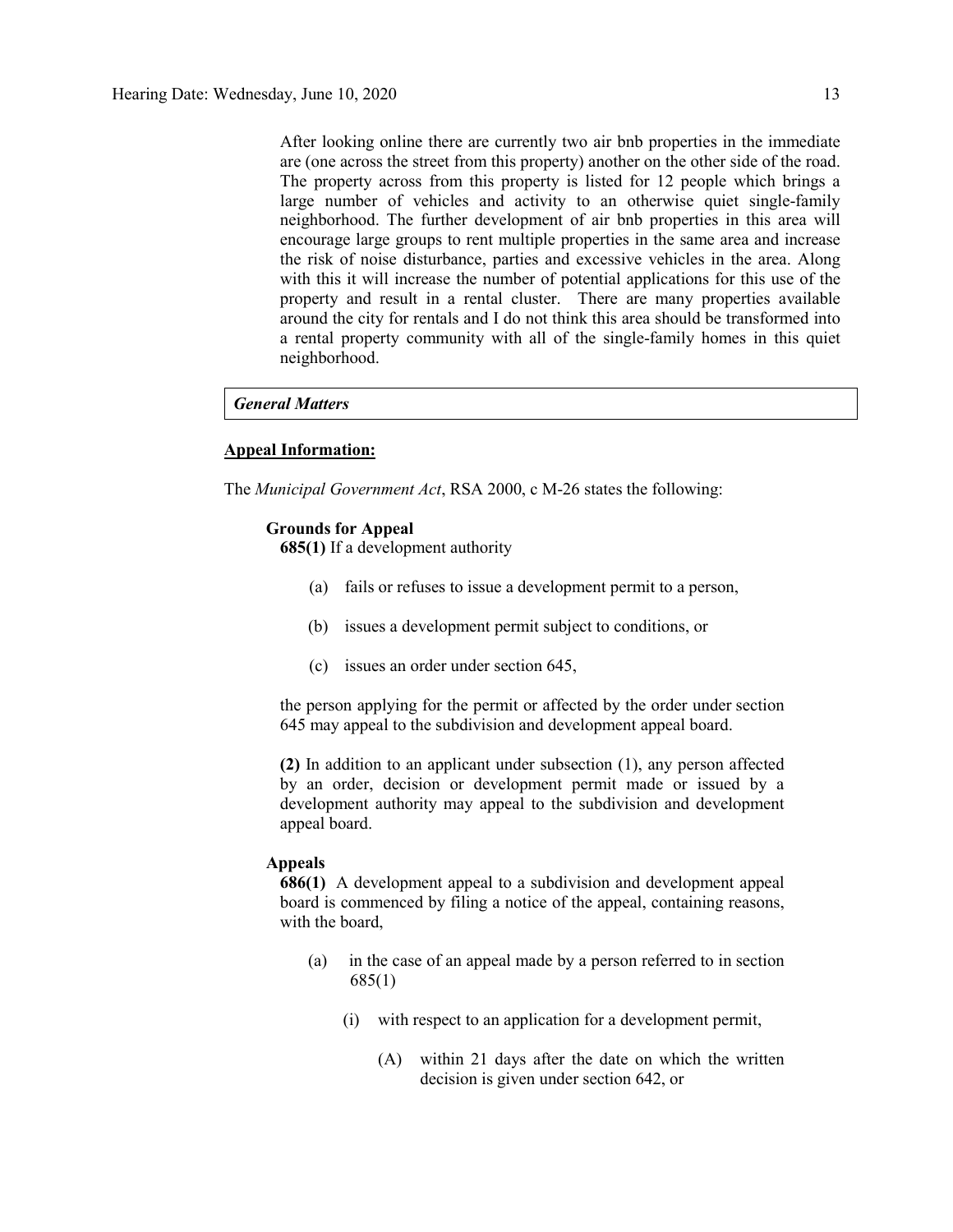- (B) if no decision is made with respect to the application within the 40-day period, or within any extension of that period under section 684, within 21 days after the date the period or extension expires,
- or
- (ii) with respect to an order under section 645, within 21 days after the date on which the order is made, or
- (b) in the case of an appeal made by a person referred to in section 685(2), within 21 days after the date on which the notice of the issuance of the permit was given in accordance with the land use bylaw.

#### **Hearing and Decision**

**687(3)** In determining an appeal, the subdivision and development appeal board

…

- (a.1) must comply with the land use policies;
- (a.2) subject to section 638, must comply with any applicable statutory plans;
- (a.3) subject to clause (d), must comply with any land use bylaw in effect;
- (a.4) must comply with the applicable requirements of the regulations under the *Gaming, Liquor and Cannabis Act* respecting the location of premises described in a cannabis licence and distances between those premises and other premises;
	- …
	- (c) may confirm, revoke or vary the order, decision or development permit or any condition attached to any of them or make or substitute an order, decision or permit of its own;
	- (d) may make an order or decision or issue or confirm the issue of a development permit even though the proposed development does not comply with the land use bylaw if, in its opinion,
		- (i) the proposed development would not
			- (A) unduly interfere with the amenities of the neighbourhood, or
			- (B) materially interfere with or affect the use, enjoyment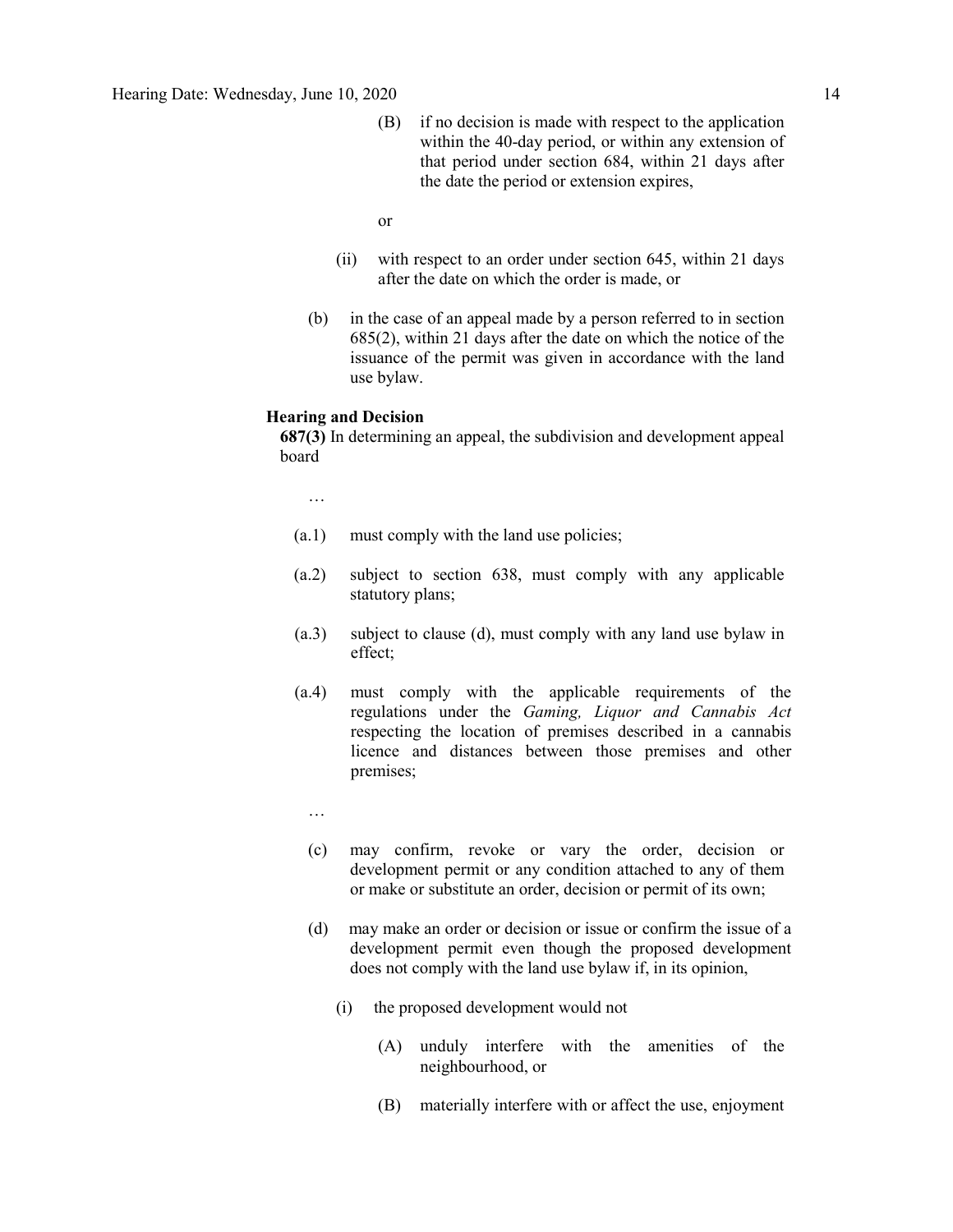or value of neighbouring parcels of land,

and

(ii) the proposed development conforms with the use prescribed for that land or building in the land use bylaw.

#### **General Provisions from the** *Edmonton Zoning Bylaw:*

#### Under section 115.3(4), a **Major Home Based Business** is a **Discretionary Use** in the **(RSL) Residential Small Lot Zone**.

Under section 7.3(7), **Major Home Based Business** means:

development consisting of the Use of an approved Dwelling or Accessory building by a resident of that Dwelling for one or more businesses that may generate more than one business associated visit per day. The business Use must be secondary to the Residential Use of the building and shall not change the residential character of the Dwelling or Accessory building. The Dwelling may be used as a workplace by a nonresident. This Use includes Bed and Breakfast Operations but does not include General Retail Sales, Cannabis Retail Sales or Cannabis Production and Distribution.

Under section 6.1, **Bed** and **Breakfast Operation** means "a Dwelling where temporary sleeping accommodations, with or without meals, are provided for remuneration to members of the public."

Section 115.1 states that the **General Purpose** of the **(RSL) Residential Small Lot Zone**  is:

to provide for smaller lot Single Detached Housing with attached Garages in a suburban setting that provides the opportunity for the more efficient utilization of undeveloped suburban areas and includes the opportunity for Secondary Suites and Garden Suites.

#### *Discretionary Use*

**You are receiving this notice because a Discretionary Use Development Permit has been issued, pursuant to Section 12.4 and 20.3 of the Edmonton Zoning Bylaw.**

**Note: The proposed development complies with the Zoning Bylaw**  and there are no variances to development regulations. [unedited]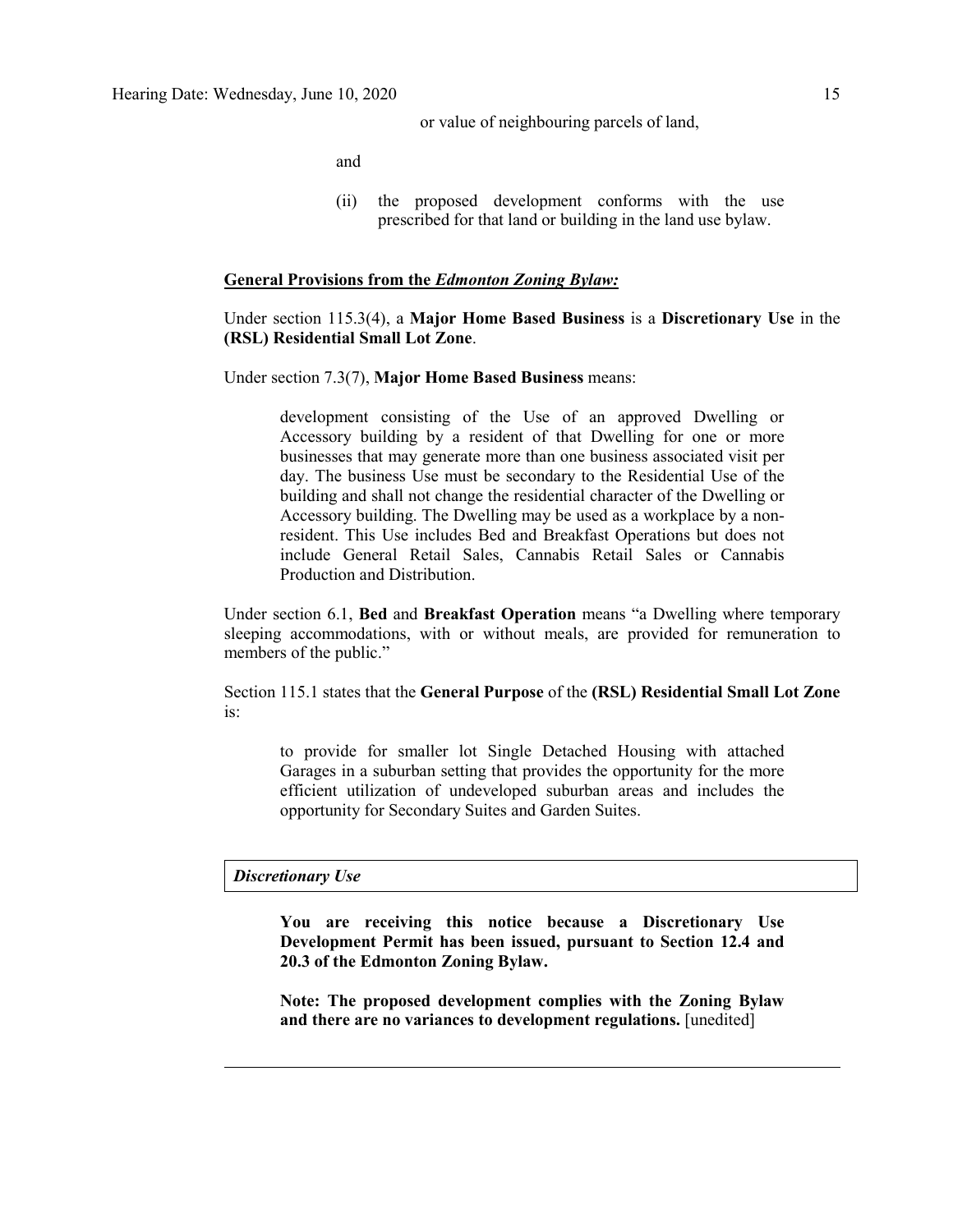## Notice to Applicant/Appellant

Provincial legislation requires that the Subdivision and Development Appeal Board issue its official decision in writing within fifteen days of the conclusion of the hearing.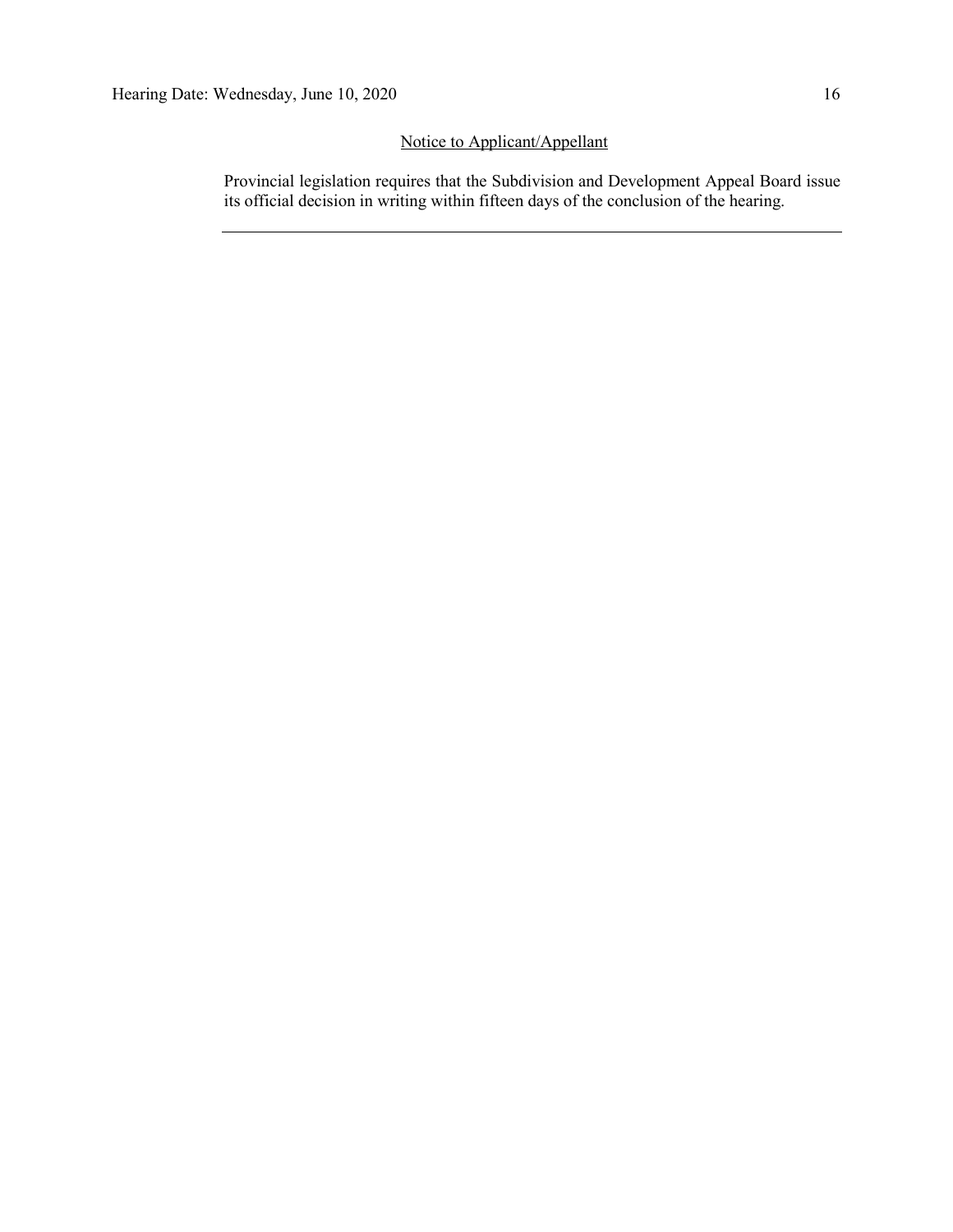|                                    |                                                                                                       | Project Number: 354467860-001<br><b>Application Date:</b><br>FEB 08, 2020                                                                        |
|------------------------------------|-------------------------------------------------------------------------------------------------------|--------------------------------------------------------------------------------------------------------------------------------------------------|
| <b>Edmonton</b>                    |                                                                                                       | Printed:<br>April 20, 2020 at 1:06 PM<br>Page:<br>$1$ of $3$                                                                                     |
|                                    |                                                                                                       | <b>Home Occupation</b>                                                                                                                           |
|                                    |                                                                                                       |                                                                                                                                                  |
|                                    | the limitations and conditions of this permit, of the Edmonton Zoning Bylaw 12800 as amended.         | This document is a record of a Development Permit application, and a record of the decision for the undertaking described below, subject to      |
| Applicant                          |                                                                                                       | Property Address(es) and Legal Description(s)                                                                                                    |
|                                    |                                                                                                       | 704 - 173 STREET SW                                                                                                                              |
|                                    |                                                                                                       | Plan 0740386 Blk 2 Lot 69                                                                                                                        |
|                                    |                                                                                                       |                                                                                                                                                  |
|                                    |                                                                                                       |                                                                                                                                                  |
|                                    |                                                                                                       |                                                                                                                                                  |
| <b>Scope of Permit</b>             |                                                                                                       |                                                                                                                                                  |
|                                    | To operate a Major Home Based Business (Nings Airbnb - short term rental). Expires on April 20, 2025. |                                                                                                                                                  |
| <b>Permit Details</b>              |                                                                                                       |                                                                                                                                                  |
|                                    | # of businesss related visits/day: 3                                                                  | # of vehicles at one time:                                                                                                                       |
|                                    | Administration Office Only?: N                                                                        | Business has Trailers or Equipment?:                                                                                                             |
| Class of Permit: Class B           |                                                                                                       | Description of Business: Airbnb (short term rental) in the<br>second floor of the house. Maximum 2 sleeping units.<br>Expires on April 20, 2025. |
|                                    | Do you live at the property?: Y                                                                       | Expiry Date: 2025-04-20 00:00:00                                                                                                                 |
| Outdoor storage on site?:          |                                                                                                       |                                                                                                                                                  |
| <b>Development Permit Decision</b> |                                                                                                       |                                                                                                                                                  |
| Approved                           |                                                                                                       |                                                                                                                                                  |
|                                    | Issue Date: Apr 20, 2020 Development Authority: ZHOU, ROWLEY                                          |                                                                                                                                                  |
|                                    |                                                                                                       |                                                                                                                                                  |
|                                    |                                                                                                       |                                                                                                                                                  |
|                                    |                                                                                                       |                                                                                                                                                  |
|                                    |                                                                                                       |                                                                                                                                                  |
|                                    |                                                                                                       |                                                                                                                                                  |
|                                    |                                                                                                       |                                                                                                                                                  |
|                                    |                                                                                                       |                                                                                                                                                  |
|                                    |                                                                                                       |                                                                                                                                                  |
|                                    |                                                                                                       |                                                                                                                                                  |
|                                    |                                                                                                       |                                                                                                                                                  |
|                                    |                                                                                                       |                                                                                                                                                  |
|                                    |                                                                                                       |                                                                                                                                                  |
|                                    |                                                                                                       |                                                                                                                                                  |
|                                    |                                                                                                       |                                                                                                                                                  |
|                                    |                                                                                                       |                                                                                                                                                  |
|                                    |                                                                                                       |                                                                                                                                                  |
|                                    |                                                                                                       |                                                                                                                                                  |
|                                    |                                                                                                       |                                                                                                                                                  |
|                                    |                                                                                                       |                                                                                                                                                  |
|                                    |                                                                                                       |                                                                                                                                                  |
|                                    |                                                                                                       |                                                                                                                                                  |
|                                    |                                                                                                       |                                                                                                                                                  |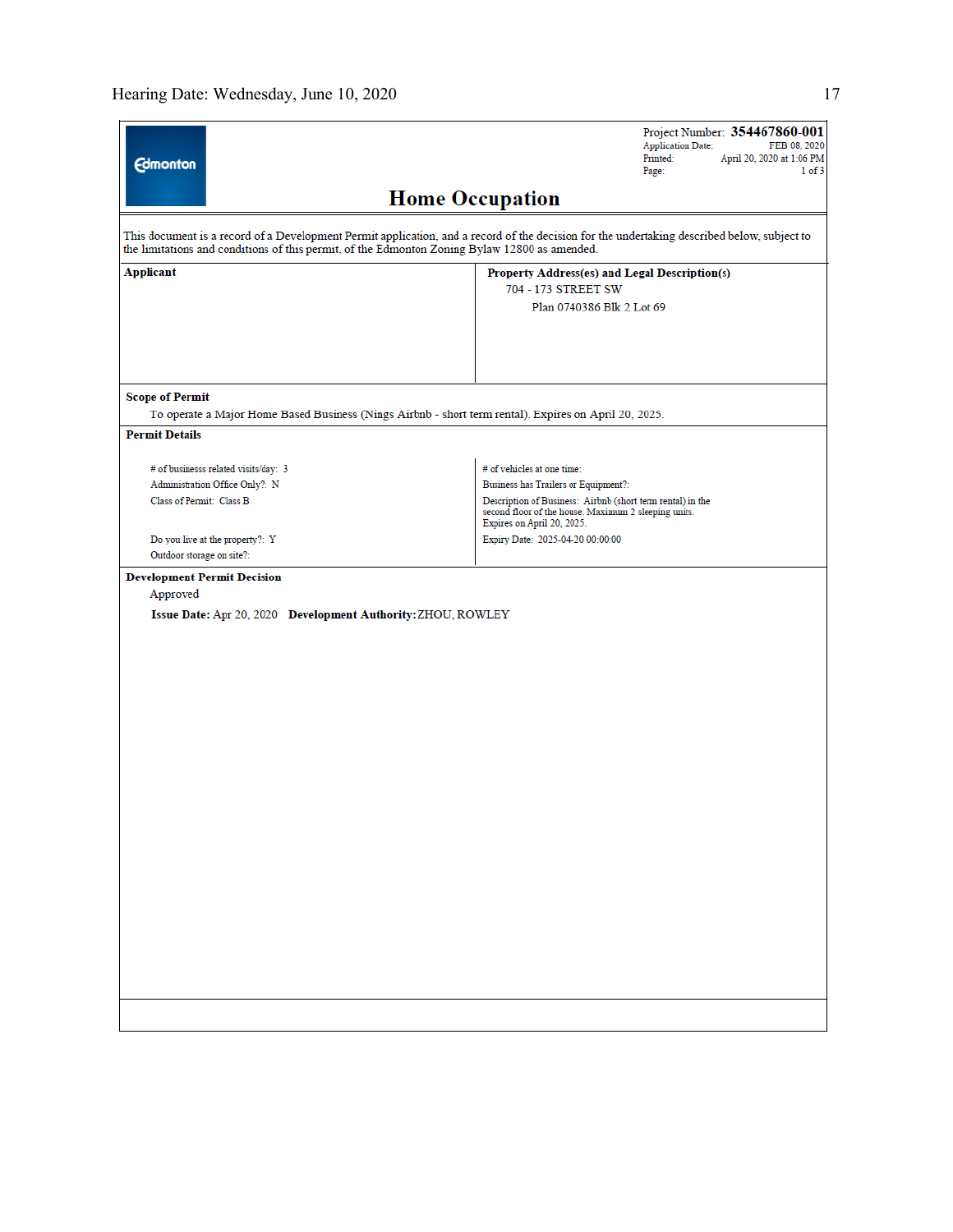| <b>Edmonton</b>  |                                                                                                                                                                                                                                                                                                                                                                                                                | <b>Application Date:</b><br>Printed:<br>Page: | Project Number: 354467860-001<br>FEB 08, 2020<br>April 20, 2020 at 1:06 PM<br>$2$ of $3$ |
|------------------|----------------------------------------------------------------------------------------------------------------------------------------------------------------------------------------------------------------------------------------------------------------------------------------------------------------------------------------------------------------------------------------------------------------|-----------------------------------------------|------------------------------------------------------------------------------------------|
|                  | <b>Home Occupation</b>                                                                                                                                                                                                                                                                                                                                                                                         |                                               |                                                                                          |
| amended.         | <b>Subject to the Following Conditions</b><br>Unless otherwise stated, all references to "section numbers" refer to the authority under the Edmonton Zoning Bylaw #12800, as                                                                                                                                                                                                                                   |                                               |                                                                                          |
|                  | 1. The business owner must live at the site. The business use must be secondary to the residential use of the building and shall not<br>change the residential character of the Dwelling or Accessory Building (Section 7.3(7)).                                                                                                                                                                               |                                               |                                                                                          |
|                  | 2. There shall be no exterior display or advertisement other than an identification plaque or sign a maximum of 20 cm (8") x 30.5<br>cm (12") in size located on the dwelling (Section 75.1).                                                                                                                                                                                                                  |                                               |                                                                                          |
|                  | 3. The Major Home Based Business shall not generate pedestrian or vehicular traffic, or parking, in excess of that which is<br>characteristic of the Zone in which it is located (Section 75.3).                                                                                                                                                                                                               |                                               |                                                                                          |
|                  | 4. If non-resident employees or business partners are working on-site, the maximum number shall not exceed the number applied<br>for with this application.                                                                                                                                                                                                                                                    |                                               |                                                                                          |
|                  | 5. If there are visits associated with the business the number shall not exceed the number applied for with this application.                                                                                                                                                                                                                                                                                  |                                               |                                                                                          |
| 75.5).           | 6. There shall be no outdoor business activities, or outdoor storage of material or equipment associated with the business (Section                                                                                                                                                                                                                                                                            |                                               |                                                                                          |
|                  | 7. The number of temporary sleeping accommodations on-site shall not exceed two. Cooking facilities are prohibited within<br>temporary sleeping accommodations (Section 75.7).                                                                                                                                                                                                                                 |                                               |                                                                                          |
|                  | 8. No offensive noise, odour, vibration, smoke, litter, heat or other objectionable effect shall be produced.                                                                                                                                                                                                                                                                                                  |                                               |                                                                                          |
|                  | 9. The business use must maintain the privacy and enjoyment of adjacent residences and the characteristic of the neighborhood.                                                                                                                                                                                                                                                                                 |                                               |                                                                                          |
|                  | 10. All parking for the Dwelling and Home Based Business must be accommodated on site unless a parking variance has been<br>granted for this Major Home Based Business.                                                                                                                                                                                                                                        |                                               |                                                                                          |
|                  | 11. This Development Permit may be cancelled at any time if the Home Based Business as stated in the Permit Details changes<br>(Section 17.2).                                                                                                                                                                                                                                                                 |                                               |                                                                                          |
|                  | 12. This approval is for a 5 year period from the date of this decision. A new Development Permit must be obtained to continue to<br>operate the business from this location. This Development Permit expires on April 20, 2025.                                                                                                                                                                               |                                               |                                                                                          |
| Notes:           |                                                                                                                                                                                                                                                                                                                                                                                                                |                                               |                                                                                          |
|                  | 1. An approved Development Permit means that the proposed development has been reviewed against the provisions of this bylaw.<br>It does not remove obligations to conform with other legislation, bylaws or land title instruments such as the Municipal<br>Government Act, the Edmonton Building Permit Bylaw or any caveats, covenants or easements that might be attached to the Site<br>$(Section 5.2)$ . |                                               |                                                                                          |
|                  | 2. This Development Permit is not a Business License.                                                                                                                                                                                                                                                                                                                                                          |                                               |                                                                                          |
|                  | 3. Subject to the right of appeal. The permit is not valid until the required Notification Period expires (date noted below in<br>accordance with Section 21.1 and 17.1).                                                                                                                                                                                                                                      |                                               |                                                                                          |
| <b>Variances</b> |                                                                                                                                                                                                                                                                                                                                                                                                                |                                               |                                                                                          |
|                  | You are receiving this notice because a Discretionary Use Development Permit has been issued, pursuant to Section 12.4 and 20.3<br>of the Edmonton Zoning Bylaw.                                                                                                                                                                                                                                               |                                               |                                                                                          |
|                  | Note: The proposed development complies with the Zoning Bylaw and there are no variances to development regulations.                                                                                                                                                                                                                                                                                           |                                               |                                                                                          |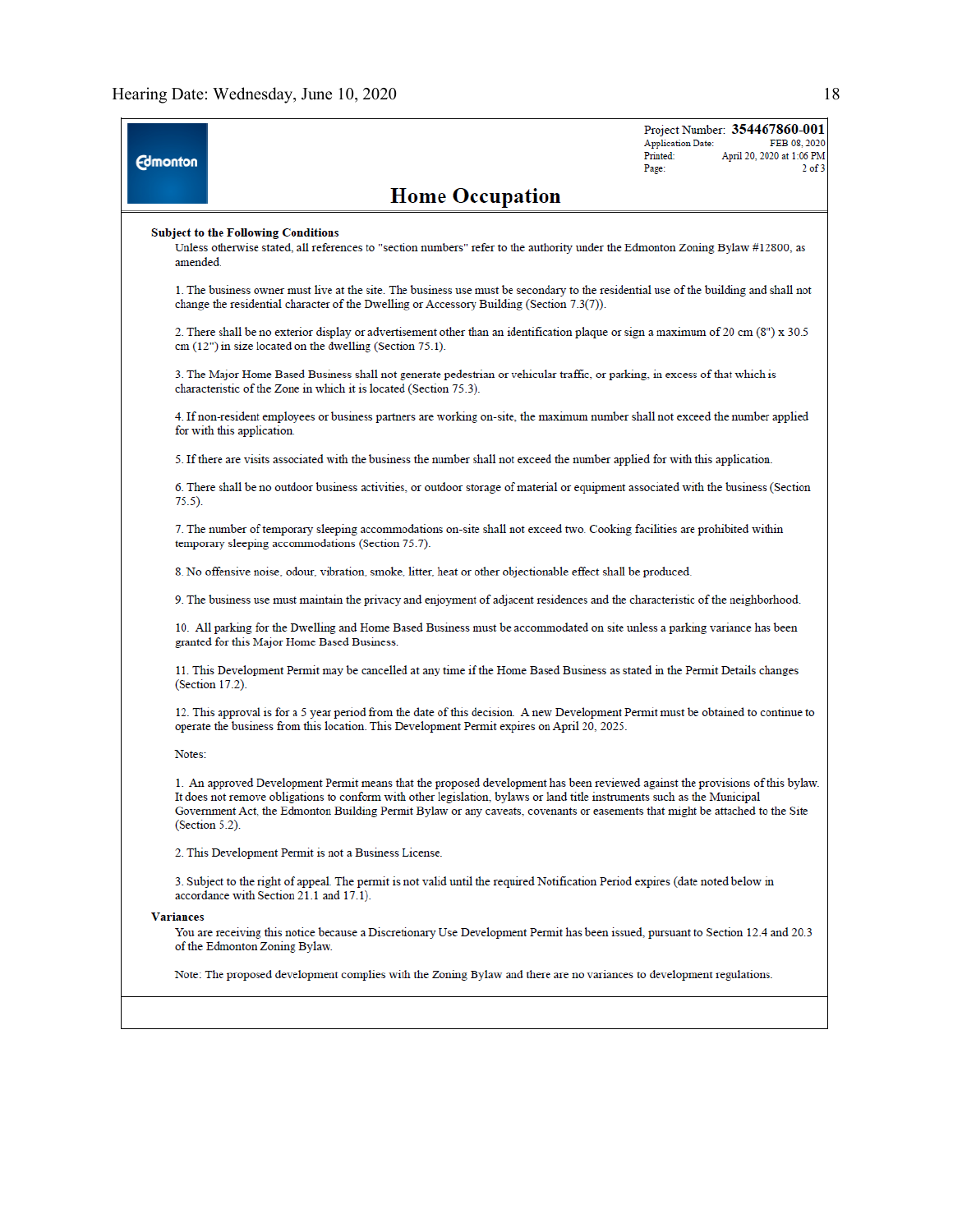| <b>Edmonton</b>                           |                                                                                                                                |                                |                                    | <b>Application Date:</b><br>Printed:<br>Page: | Project Number: 354467860-001<br>FEB 08, 2020<br>April 20, 2020 at 1:06 PM<br>$3$ of $3$ |
|-------------------------------------------|--------------------------------------------------------------------------------------------------------------------------------|--------------------------------|------------------------------------|-----------------------------------------------|------------------------------------------------------------------------------------------|
|                                           |                                                                                                                                | <b>Home Occupation</b>         |                                    |                                               |                                                                                          |
| <b>Rights of Appeal</b><br>Amendment Act. | This approval is subject to the right of appeal as outlined in Chapter 24, Section 683 through 689 of the Municipal Government |                                |                                    |                                               |                                                                                          |
| Notice Period Begins: Apr 28, 2020        |                                                                                                                                | Ends: May 19, 2020             |                                    |                                               |                                                                                          |
| Fees                                      |                                                                                                                                |                                |                                    |                                               |                                                                                          |
| Dev. Application Fee                      | <b>Fee Amount</b><br>\$327.00                                                                                                  | <b>Amount Paid</b><br>\$327.00 | <b>Receipt#</b><br>92860406091S001 | <b>Date Paid</b><br>Feb 19, 2020              |                                                                                          |
| Total GST Amount:                         | \$0.00                                                                                                                         |                                |                                    |                                               |                                                                                          |
| <b>Totals for Permit:</b>                 | \$327.00                                                                                                                       | \$327.00                       |                                    |                                               |                                                                                          |
|                                           |                                                                                                                                |                                |                                    |                                               |                                                                                          |
|                                           |                                                                                                                                |                                |                                    |                                               |                                                                                          |
|                                           |                                                                                                                                |                                |                                    |                                               |                                                                                          |
|                                           |                                                                                                                                |                                |                                    |                                               |                                                                                          |
|                                           |                                                                                                                                |                                |                                    |                                               |                                                                                          |
|                                           |                                                                                                                                |                                |                                    |                                               |                                                                                          |
|                                           |                                                                                                                                |                                |                                    |                                               |                                                                                          |
|                                           |                                                                                                                                |                                |                                    |                                               |                                                                                          |
|                                           |                                                                                                                                |                                |                                    |                                               |                                                                                          |
|                                           |                                                                                                                                |                                |                                    |                                               |                                                                                          |
|                                           |                                                                                                                                |                                |                                    |                                               |                                                                                          |
|                                           |                                                                                                                                |                                |                                    |                                               |                                                                                          |
|                                           |                                                                                                                                |                                |                                    |                                               |                                                                                          |
|                                           |                                                                                                                                |                                |                                    |                                               |                                                                                          |
|                                           |                                                                                                                                |                                |                                    |                                               |                                                                                          |
|                                           |                                                                                                                                |                                |                                    |                                               |                                                                                          |
|                                           |                                                                                                                                |                                |                                    |                                               |                                                                                          |
|                                           |                                                                                                                                |                                |                                    |                                               |                                                                                          |
|                                           |                                                                                                                                |                                |                                    |                                               |                                                                                          |
|                                           |                                                                                                                                |                                |                                    |                                               |                                                                                          |
|                                           |                                                                                                                                |                                |                                    |                                               |                                                                                          |
|                                           |                                                                                                                                |                                |                                    |                                               |                                                                                          |
|                                           |                                                                                                                                |                                |                                    |                                               |                                                                                          |
|                                           |                                                                                                                                |                                |                                    |                                               |                                                                                          |
|                                           |                                                                                                                                |                                |                                    |                                               |                                                                                          |
|                                           |                                                                                                                                |                                |                                    |                                               |                                                                                          |
|                                           |                                                                                                                                |                                |                                    |                                               |                                                                                          |
|                                           |                                                                                                                                |                                |                                    |                                               |                                                                                          |
|                                           |                                                                                                                                |                                |                                    |                                               |                                                                                          |
|                                           |                                                                                                                                |                                |                                    |                                               |                                                                                          |
|                                           |                                                                                                                                |                                |                                    |                                               |                                                                                          |
|                                           |                                                                                                                                |                                |                                    |                                               |                                                                                          |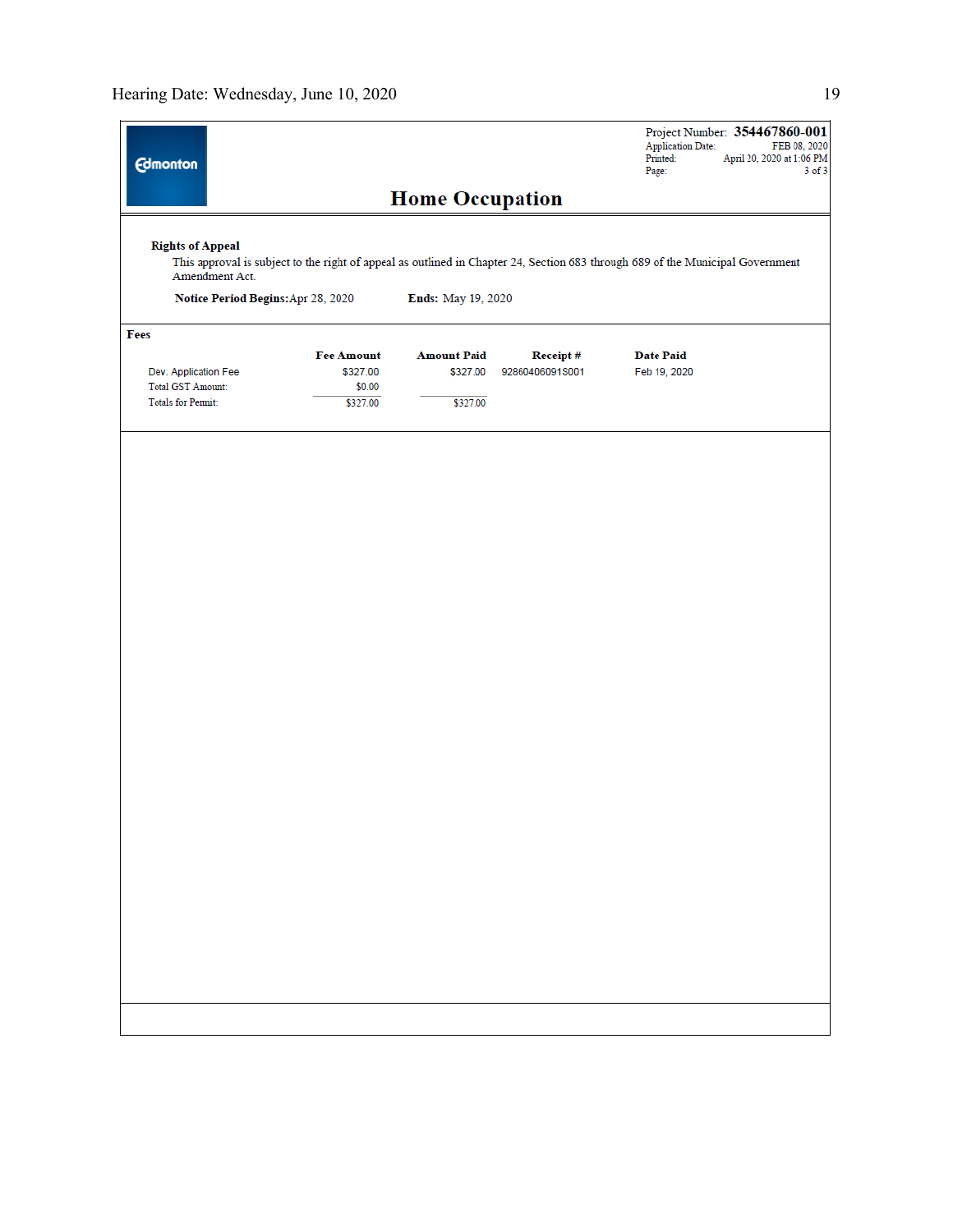